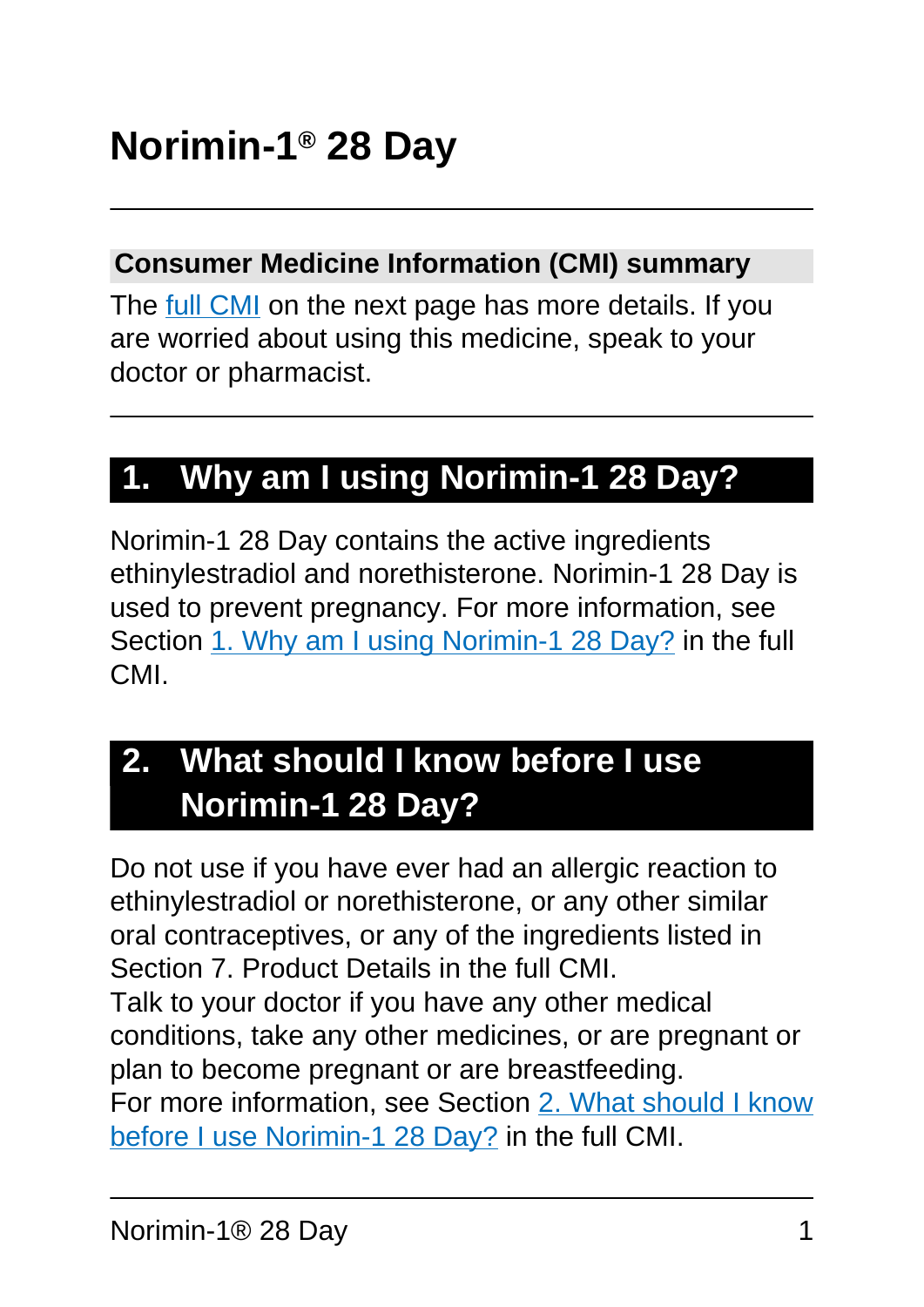# **3. What if I am taking other medicines?**

Some medicines may interact with Norimin-1 28 Day and affect how it works.

A list of these medicines is in Section [3. What if I am](#page-11-0) [taking other medicines?](#page-11-0) in the full CMI.

### **4. How do I use Norimin-1 28 Day?**

- Take one tablet at the same time every day, regardless of how often you have sex.
- See the full CMI for instructions on how to start taking Norimin-1 28 Day for the first time or how to change to Norimin-1 28 Day from a different contraceptive.

More instructions can be found in Section [4. How do I](#page-13-0) [use Norimin-1 28 Day?](#page-13-0) in the full CMI.

# **5. What should I know while using Norimin-1 28 Day?**

| Things you should do | • Remind any doctor,<br>dentist, or pharmacist<br>you visit that you are<br>using Norimin-1 28 Day.<br>• Tell your doctor<br>immediately if you<br>become pregnant while<br>taking Norimin-1 28 Day.<br>• See your doctor if you<br>have not taken your |
|----------------------|---------------------------------------------------------------------------------------------------------------------------------------------------------------------------------------------------------------------------------------------------------|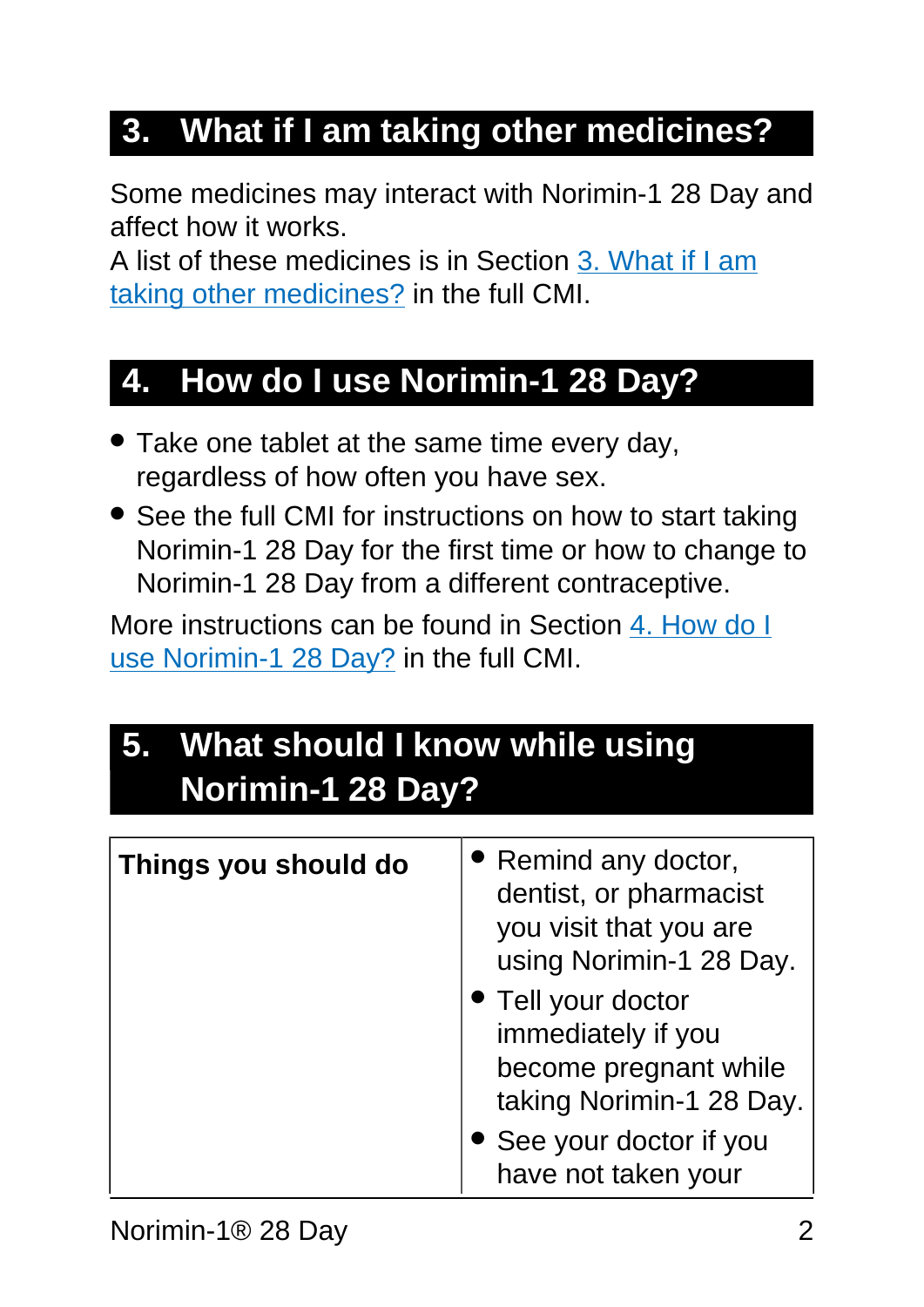|                                     | tablets correctly and<br>have missed a period.<br>• Have regular check<br>ups from your doctor,<br>including a Pap smear.<br>• Perform regular breast<br>self-examination                                                                                             |
|-------------------------------------|-----------------------------------------------------------------------------------------------------------------------------------------------------------------------------------------------------------------------------------------------------------------------|
| Things you should not<br>do         | Do not stop using this<br>medicine or change<br>the dosage, without<br>checking with your<br>doctor.<br>If you stop taking<br>Norimin-1 28 Day or<br>do not take a tablet<br>every day without<br>using another form of<br>contraception, you may<br>become pregnant. |
| <b>Driving or using</b><br>machines | Make sure you know<br>how Norimin-1 28 Day<br>affects you before you<br>drive or use machines.<br>Norimin-1 28 Day may<br>cause dizziness in some<br>people.                                                                                                          |
| Looking after your<br>medicine      | Keep Norimin-1 28 Day<br>in a cool, dry place<br>where the temperature<br>stays below 25°C.                                                                                                                                                                           |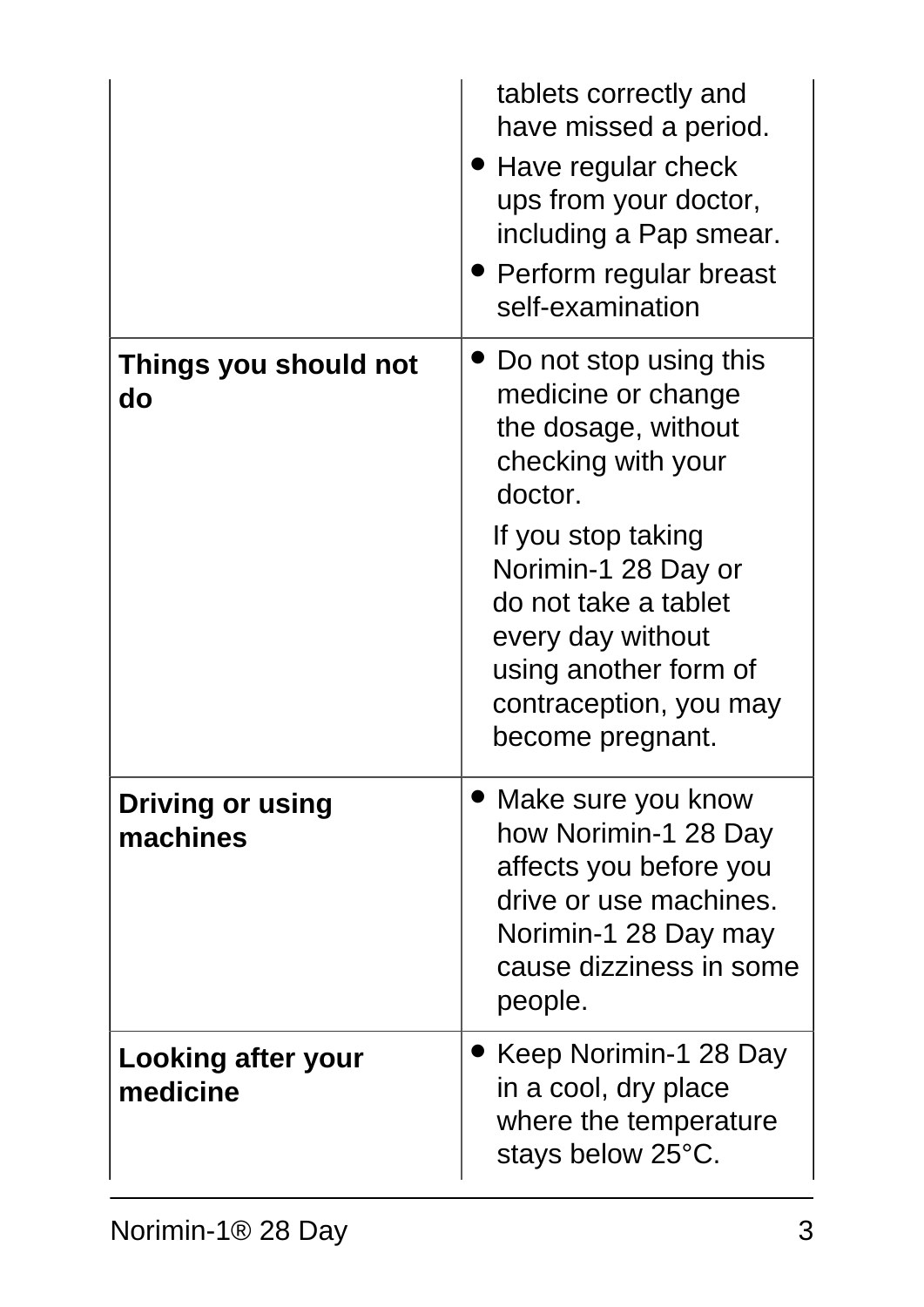For more information, see Section [5. What should I know](#page-19-0) [while using Norimin-1 28 Day?](#page-19-0) in the full CMI.

# **6. Are there any side effects?**

Common side effects include changes to your bleeding patterns, painful periods, breast tenderness, changes in sex drive, abdominal pain, cramps or bloating, changes to your mood, headaches, weight changes, swelling of the hands, ankles or feet, acne, loss of scalp hair, increase in body hair. More serious side effects include blood clots, worsening or new onset of migraines/headaches, jaundice (yellowing of skin or eyes), significant rise in blood pressure, worsening of existing conditions, e.g. epileptic seizures, asthma attack.

For full list of side effects and further information, including what to do if you have any side effects, see Section [6. Are there any side effects?](#page-25-0) in the full CMI.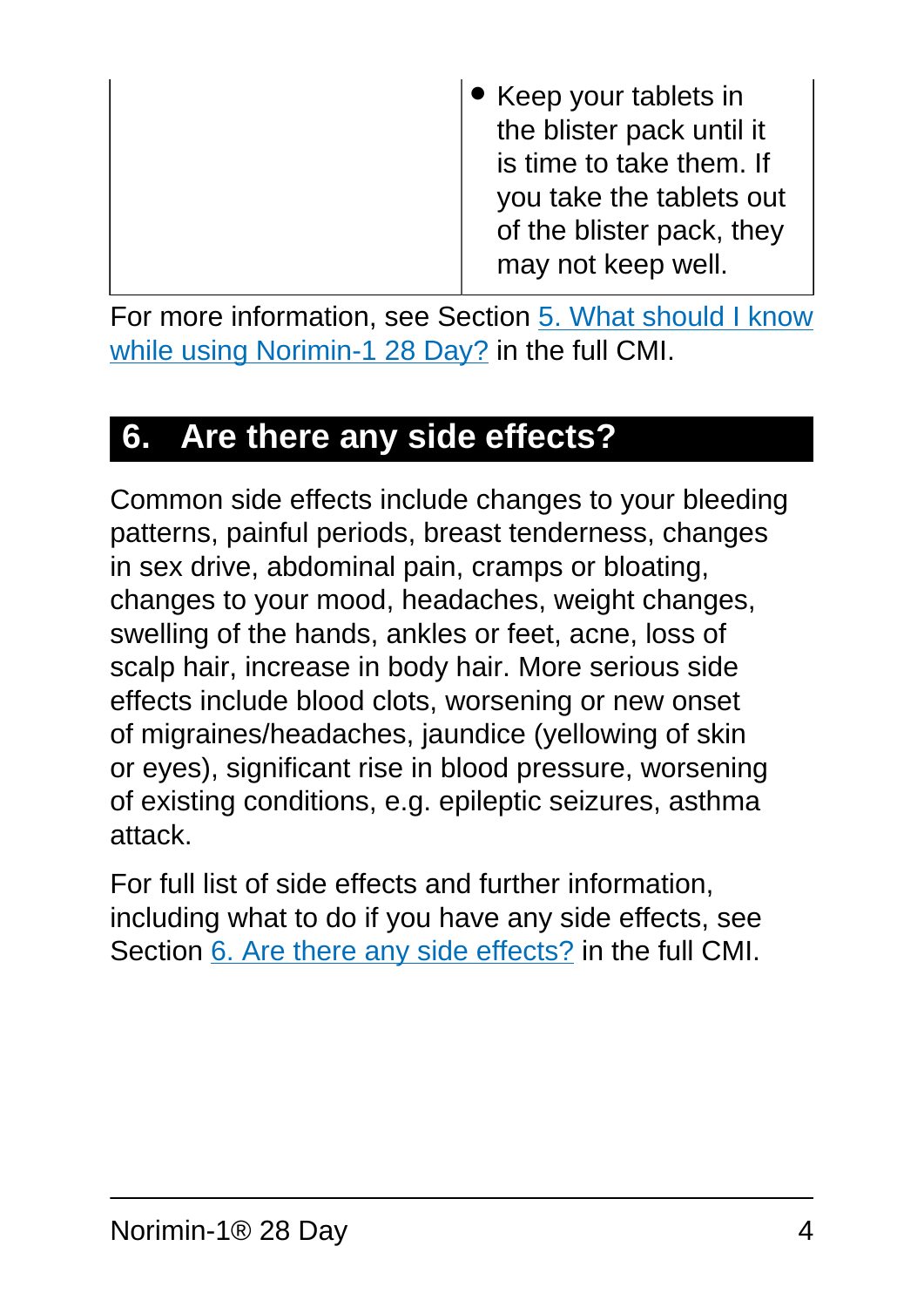# <span id="page-4-0"></span>**Norimin-1® 28 Day**

**Active ingredient(s):** ethinylestradiol and norethisterone

#### **Consumer Medicine Information (CMI)**

This leaflet provides important information about using Norimin-1 28 Day. **You should also speak to your doctor or pharmacist if you would like further information or if you have any concerns or questions about using Norimin-1 28 Day.**

#### **Where to find information in this leaflet:**

- [1. Why am I using Norimin-1 28 Day?](#page-4-0)
- [2. What should I know before I use Norimin-1 28 Day?](#page-5-0)
- [3. What if I am taking other medicines?](#page-11-0)
- [4. How do I use Norimin-1 28 Day?](#page-13-0)
- [5. What should I know while using Norimin-1 28 Day?](#page-19-0)
- [6. Are there any side effects?](#page-25-0)
- [7. Product details](#page-32-0)

# <span id="page-4-1"></span>**1. Why am I using Norimin-1 28 Day?**

**Norimin-1 28 Day contains the active ingredients ethinylestradiol (an oestrogen hormone) and norethisterone (a progestogen hormone).** Norimin-1 28 Day is a combined oral contraceptive, commonly known as a "birth control pill" or "the Pill".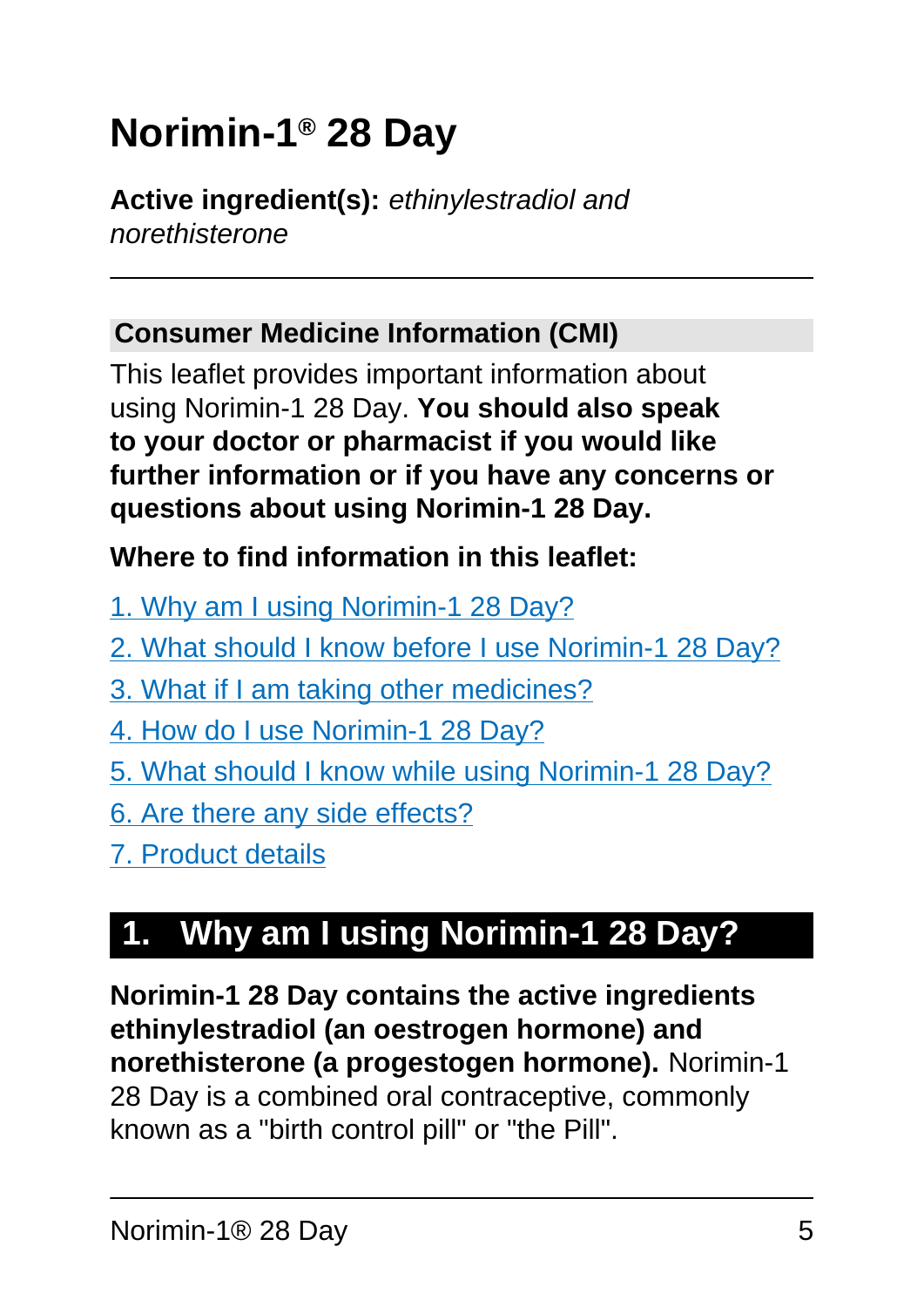Norimin-1 28 Day is used to prevent you from becoming pregnant in several ways, if taken correctly:

- By preventing ovulation (the release of an egg from the ovary) during each menstrual cycle.
- It changes the cervical mucus consistency making it difficult for the sperm to reach the egg.
- It changes the lining of the uterus making it less suitable for implantation.

Your doctor may have prescribed Norimin-1 28 Day for another reason.

Ask your doctor if you have any questions about why Norimin-1 28 Day has been prescribed for you.

# <span id="page-5-0"></span>**2. What should I know before I use Norimin-1 28 Day?**

# **Warnings**

# **Do not use Norimin-1 28 Day if:**

1.You are allergic to ethinylestradiol or norethisterone, or any other similar medicines (such as other oral contraceptives) or any of the ingredients listed at the end of this leaflet.

Some of the symptoms of an allergic reaction may include:

- Shortness of breath
- Wheezing or difficulty breathing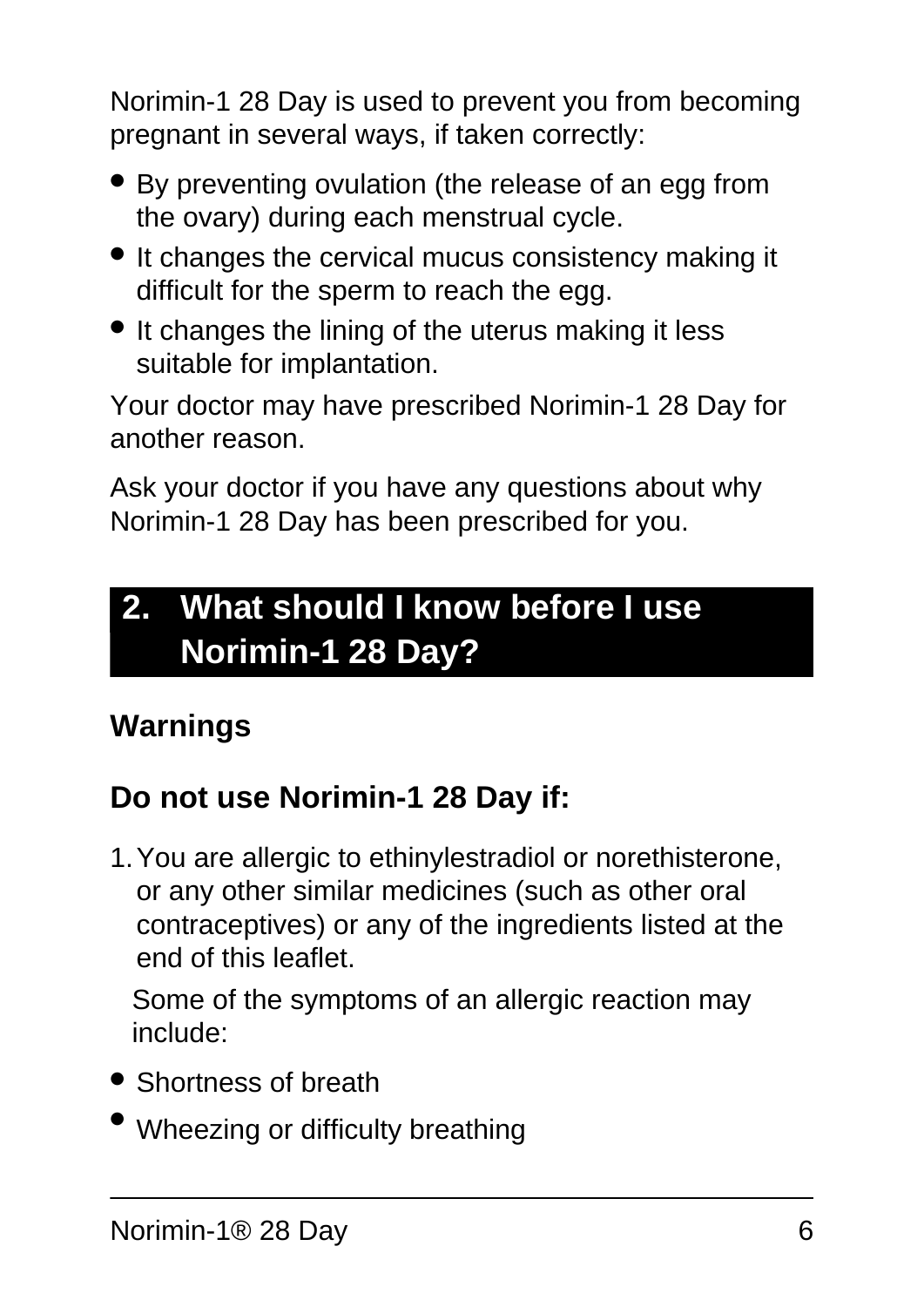- Swelling of the face, lips, tongue or other parts of the body
- Rash, itching or hives on the skin.
- Always check the ingredients to make sure you can use this medicine.
- 2.You have, or have had a blood clot in the:
- legs (deep vein thrombosis (DVT)), or lungs (pulmonary embolism (PE)) and you are currently taking an anticoagulant medicine
- heart (heart attack)
- brain (stroke)
- other parts of the body
- 3.You are at increased risk of a blood clot in the legs (DVT) or lungs (PE) due to any of the following:
- A family history of blood clots (DVT or PE) or you have been advised that you have an increased risk of blood clots.
- Prolonged immobilisation, major surgery, any surgery to the legs or pelvis, neurosurgery, or major trauma.
- Biochemical factors, such as Activated Protein C resistance (including Factor V Leiden), antithrombin-III deficiency, protein C deficiency, protein S deficiency.
- Cancer, systemic lupus erythematosus (SLE), haemolytic uraemic syndrome (HUS) (a disorder of blood coagulation causing failure of the kidneys), chronic inflammatory bowel disease (e.g. Crohn's disease or ulcerative colitis).
- Sickle cell disease
- Obesity, age above 35 years, high cholesterol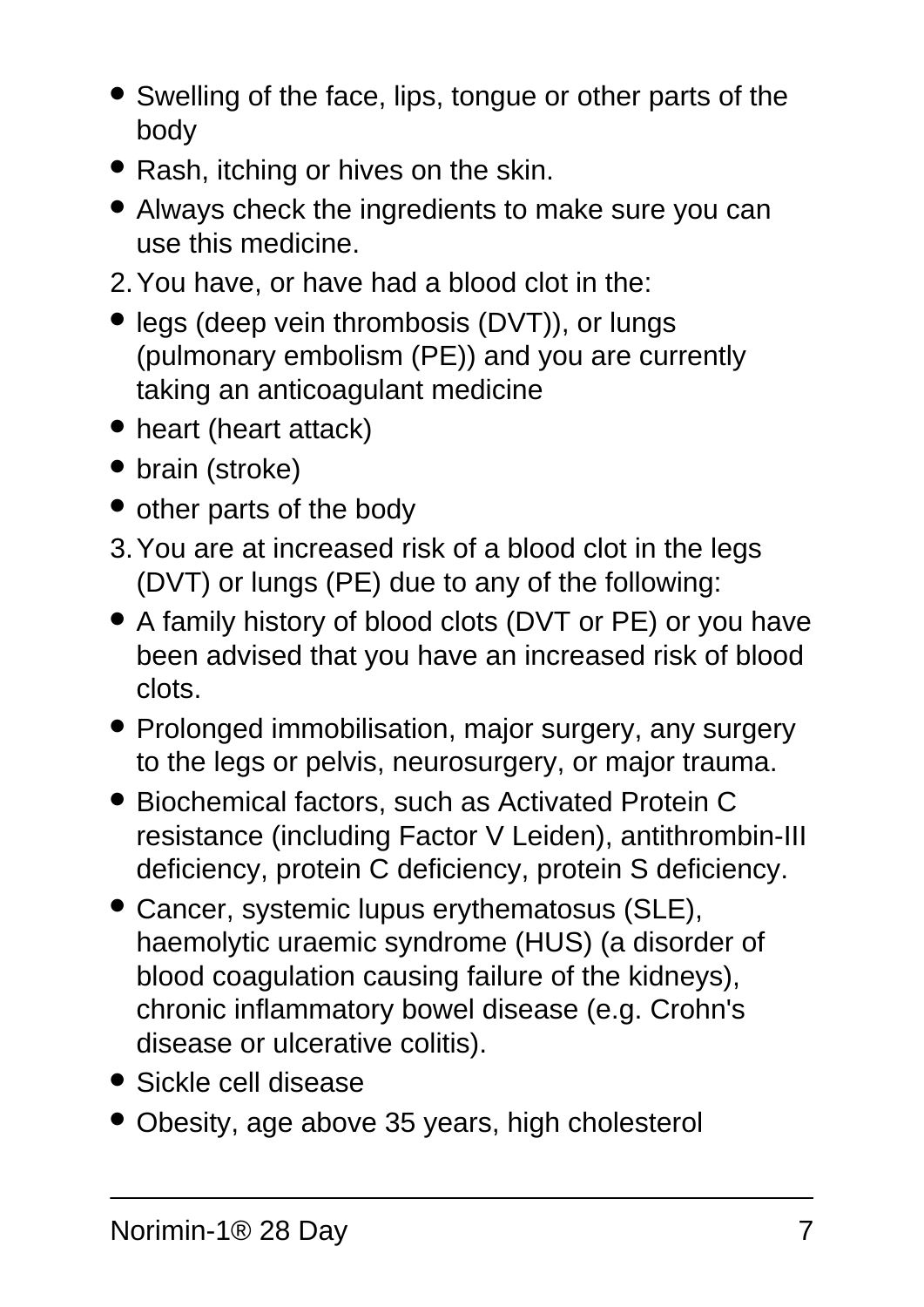- Smoking, particularly if you are a heavy smoker (15 or more cigarettes per day).
- Pregnancy
- Planned long-haul travel (greater than 4 hours).
- 4.You have, or have had, blood clots in the arteries (known as arterial thromboembolism (ATE)). Examples of these include:
- Stroke
- Angina (chest pain)
- Transient ischaemic attack or "mini stroke"
- 5.You are at increased risk of ATE, including:
- A family history of ATE or you have been advised that you have an increased risk of ATE
- Multiple risk factors for ATE or a serious risk factor for ATE that include:
	- o Uncontrolled high blood pressure
	- o Diabetes with blood vessel damage
	- o Severe lipid disease (high levels of fatty substances in the blood)
	- o Sickle cell anaemia
	- o History of migraine, accompanied by blurred vision, difficulty in speaking, muscle weakness, or increased sensitivity to light, sound, or noise
- 6.You have any of the following conditions:
- Disease in any blood vessel(s)
- Inflammation of the pancreas which is associated with very high blood levels of triglycerides (fatty substances).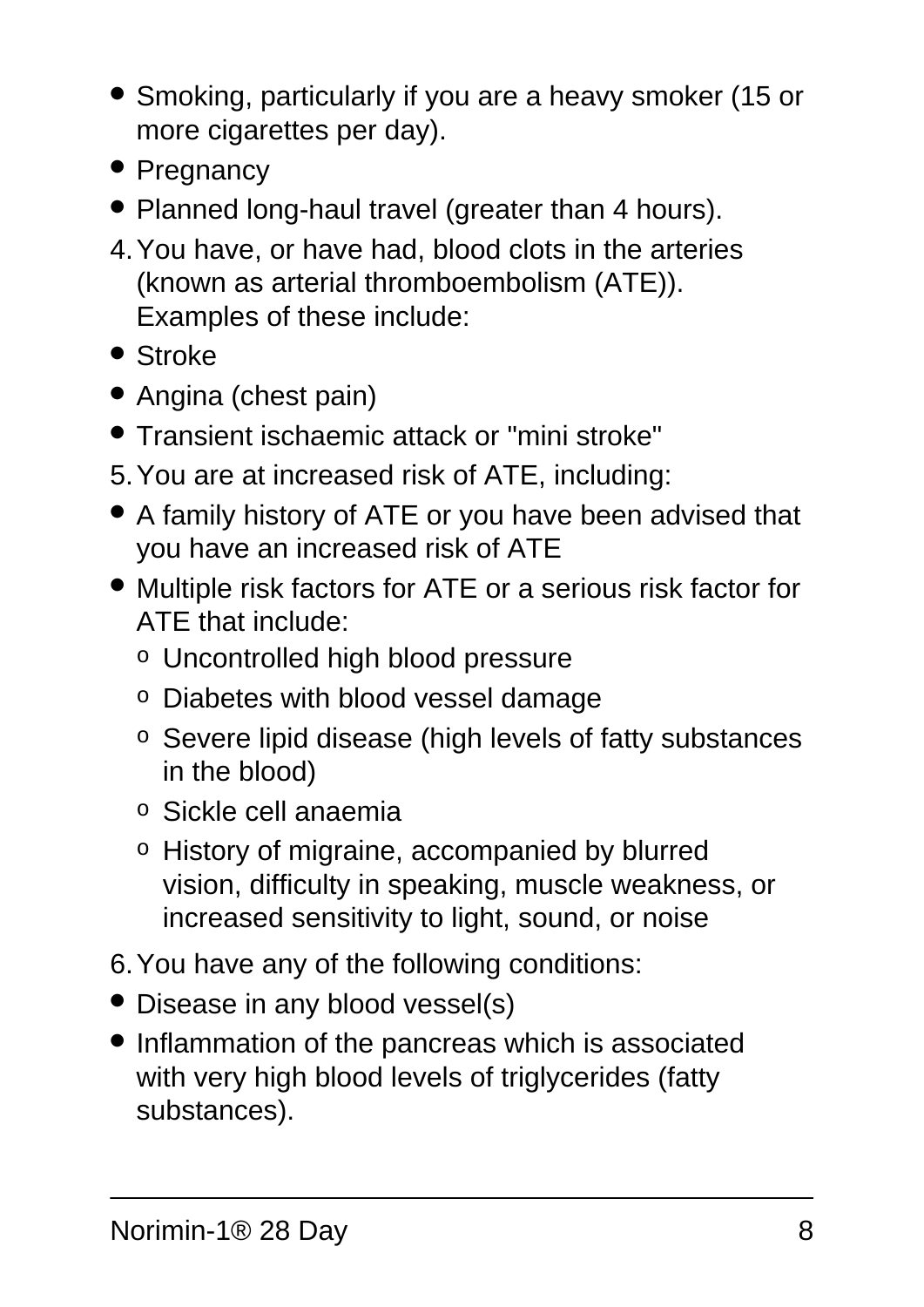- Liver disease (including tumours of any type), a history of jaundice or cholestatic jaundice of pregnancy, or severe generalised itch in the body during pregnancy, Dubin-Johnson Syndrome or Rotor Syndrome.
- Cancer or suspected cancer of the breast or sex organs (e.g. cervix, vagina, ovaries, endometrium, womb) and known or suspected oestrogen-dependent tumours.
- Vaginal bleeding, the cause of which is unknown
- A family history of breast nodules, fibrocystic disease or have had an abnormal mammograph.
- A history of herpes of pregnancy
- Otosclerosis (an ear disorder) which worsened in past pregnancies.
- 7.You are pregnant or you think you are pregnant. Pregnancy must be excluded before you start taking Norimin-1 28 Day.
- 8.You are taking anti-viral hepatitis C virus (HCV) medicinal products containing ombitasvir/paritaprevir/ ritonavir and dasabuvir with or without ribavirin.

If you are not sure about your anti-HCV medication, tell your doctor.

# **Check with your doctor if you:**

• Take any medicines for any other condition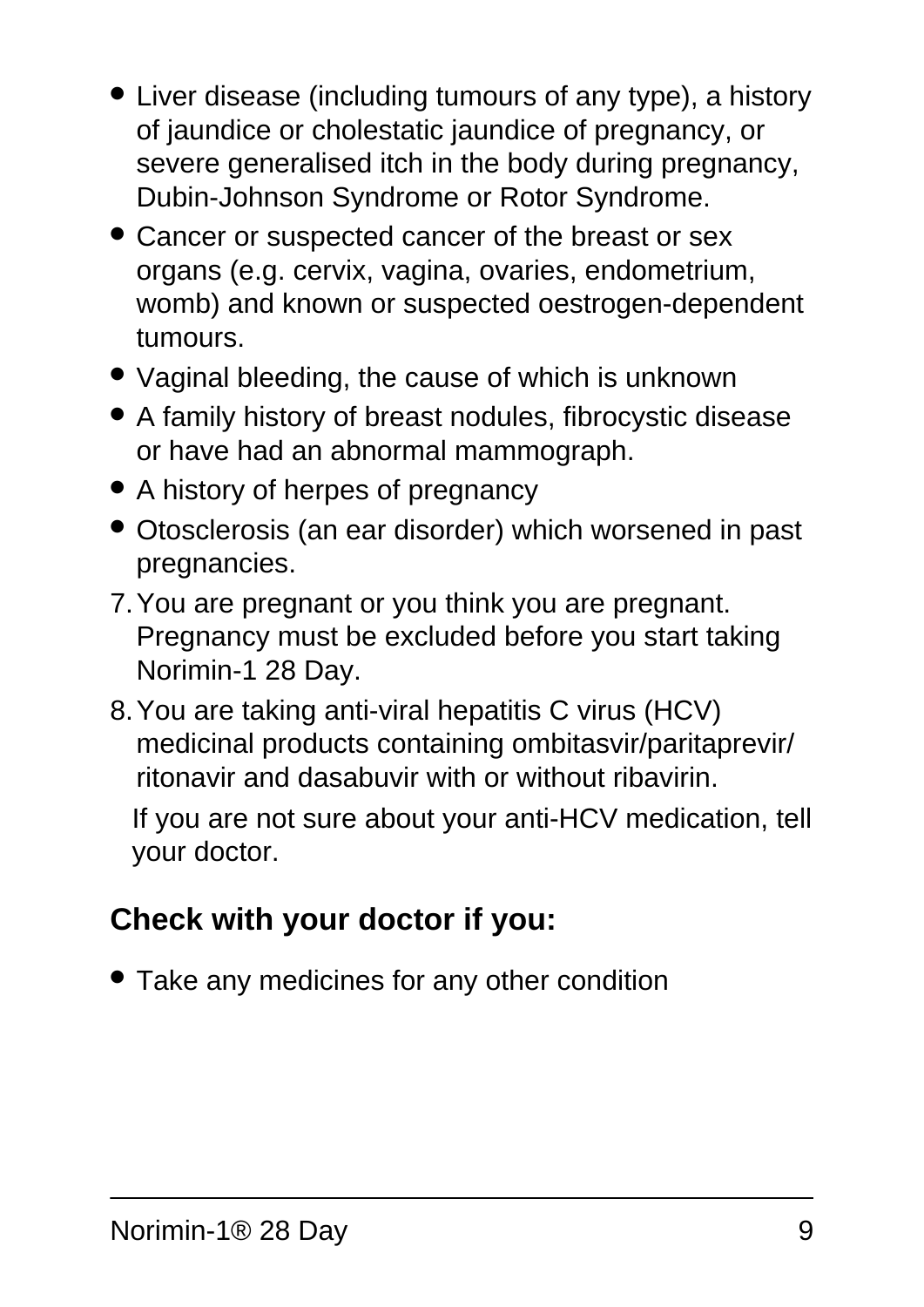- Have any other medical conditions or health problems, such as:
	- o Heart disease including heart valve disorders or certain heart rhythm disorders
	- o High blood pressure
	- o High cholesterol
	- o Hepatitis C
	- o Diabetes
	- o Migraine or other headaches
	- o Hyperhomocysteinemia
	- o Breast lumps, abnormal breast X-ray or mammogram
	- o Gallbladder disease
	- o Liver, kidney or heart disease
	- o Epilepsy
	- o Asthma
	- o Experience a change in vision or intolerance to your contact lenses. Your doctor may refer you to an eye specialist
	- o Depression
	- o Hereditary angioedema (swelling of the face, lips, mouth, tongue or throat).

If you have any of these conditions you should have regular check-ups with your doctor to make sure that taking Norimin-1 28 Day is not making the conditions worse.

- Are 35 years of age or are overweight.
- Are intolerant to some sugars, or your doctor has told you so. Norimin-1 28 Day contains lactose.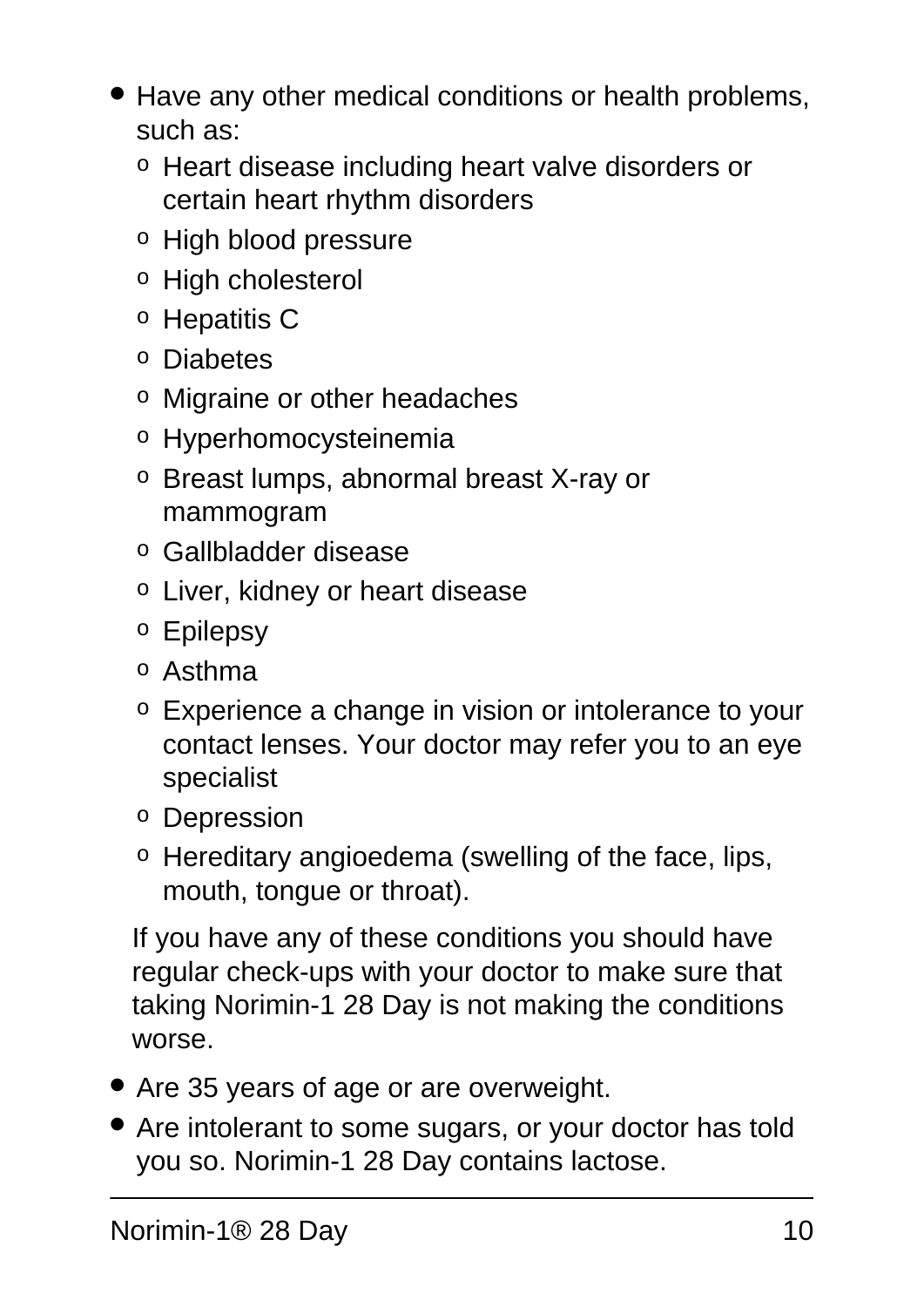• Are allergic to any foods, dyes, preservatives or any other medicines.

During treatment, you may be at risk of developing certain side effects. It is important you understand these risks and how to monitor for them. See additional information under Section [6. Are there any side effects](#page-25-0)?

### **Pregnancy and breastfeeding**

Check with your doctor if you are pregnant or intend to become pregnant.

Talk to your doctor if you are breastfeeding or intend to breastfeed.

Your doctor can discuss the risks and benefits involved with you.

# **Blood clots**

- You must tell your doctor if you or anyone in your immediate family has, or has had blood clots in the legs or lungs.
- Blood clots are a rare occurrence when taking an oral contraceptive.
- The risk of a blood clot is highest during the first year of taking an oral contraceptive for the first time or if you are re-starting the "pill" after a break of 4 weeks or more.
- The risk of having a blood clot is higher in oral contraceptive users than in non-users, but is not as high as during pregnancy.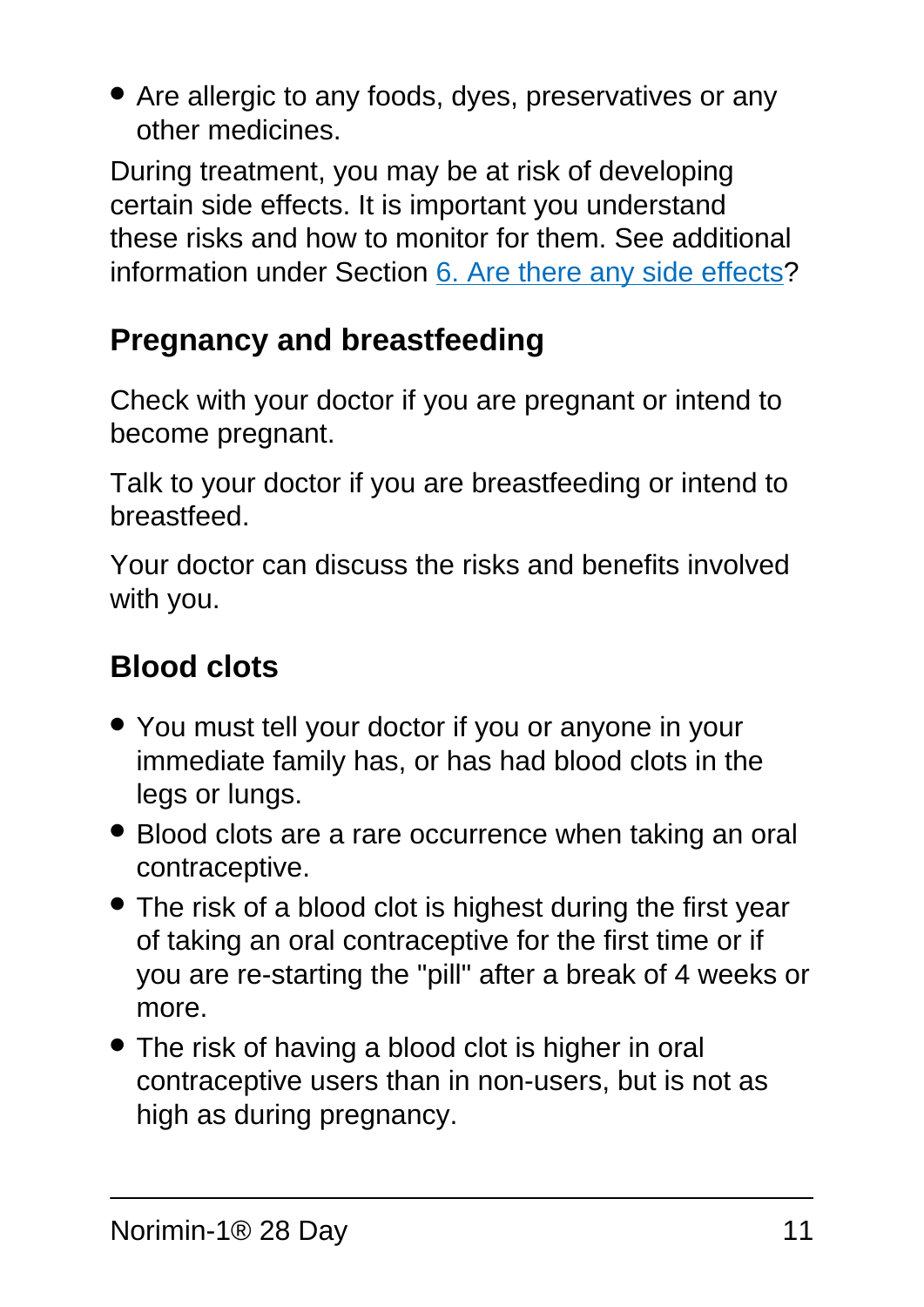# **Stroke**

- You must tell your doctor if you or anyone in your immediate family has, or has had a stroke or heart attack.
- Taking oral contraceptives is linked with an increased risk of having a heart attack, angina, stroke or a "mini stroke".

### **Medical Check-ups**

• Before you start to take Norimin-1 28 Day, you must have a thorough medical check-up, including a Pap smear, breast check, blood pressure check and urine test.

# <span id="page-11-0"></span>**3. What if I am taking other medicines?**

Tell your doctor or pharmacist if you are taking any other medicines, including any medicines, vitamins or supplements that you buy without a prescription from your pharmacy, supermarket or health food shop.

**Some medicines may interact with Norimin-1 28 Day and affect how well it or the other medicine works. This may lead to unwanted side effects, reduce the effect of Norimin-1 28 Day and/or the other medicine.**

#### **These medicines include:**

- Atorvastatin used to treat high cholesterol
- Indinavir for the treatment of HIV infection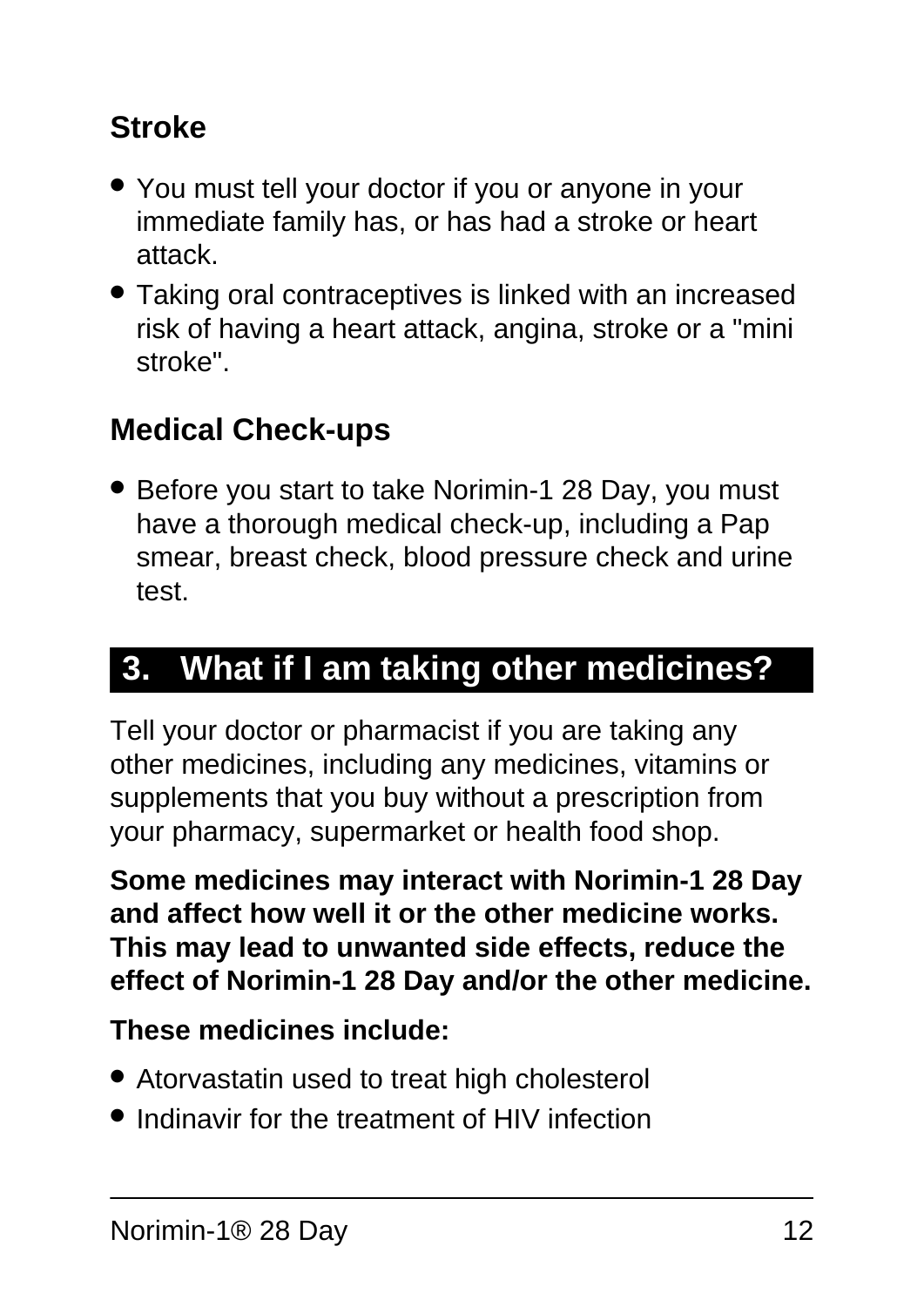- Anti-fungal medicines such as itraconazole and fluconazole
- Paracetamol
- Ascorbic acid (Vitamin C)
- Cyclosporin used to prevent organ rejection
- Theophyllines used for asthma and other breathing difficulties
- Corticosteroids
- Lamotrigine for seizures.

#### **Medicines that may reduce the effect of Norimin-1 28 Day include:**

- Anti-viral hepatitis C virus (HCV) medicines such as ombitasvir, paritaprevir, ritonavir and dasabuvir
- Rifampicin and rifabutin for the treatment of infections such as tuberculosis
- Antibiotics such as ampicillin, oxacillin, tetracyclines, sulfamethoxazole and trimethoprim
- Anti-fungal agents such as griseofulvin
- Barbiturates (medicines prescribed for epilepsy, such as phenobarbitone)
- Medicines for epilepsy such as phenytoin, primidone, carbamazepine and topiramate
- Ritonavir for the treatment of HIV infection
- Modafinil used to treat excessive daytime sleepiness
- Corticosteroids such as dexamethasone
- St John's wort, an ingredient found in medicines you can purchase without a prescription from a pharmacy, supermarket or health food shop.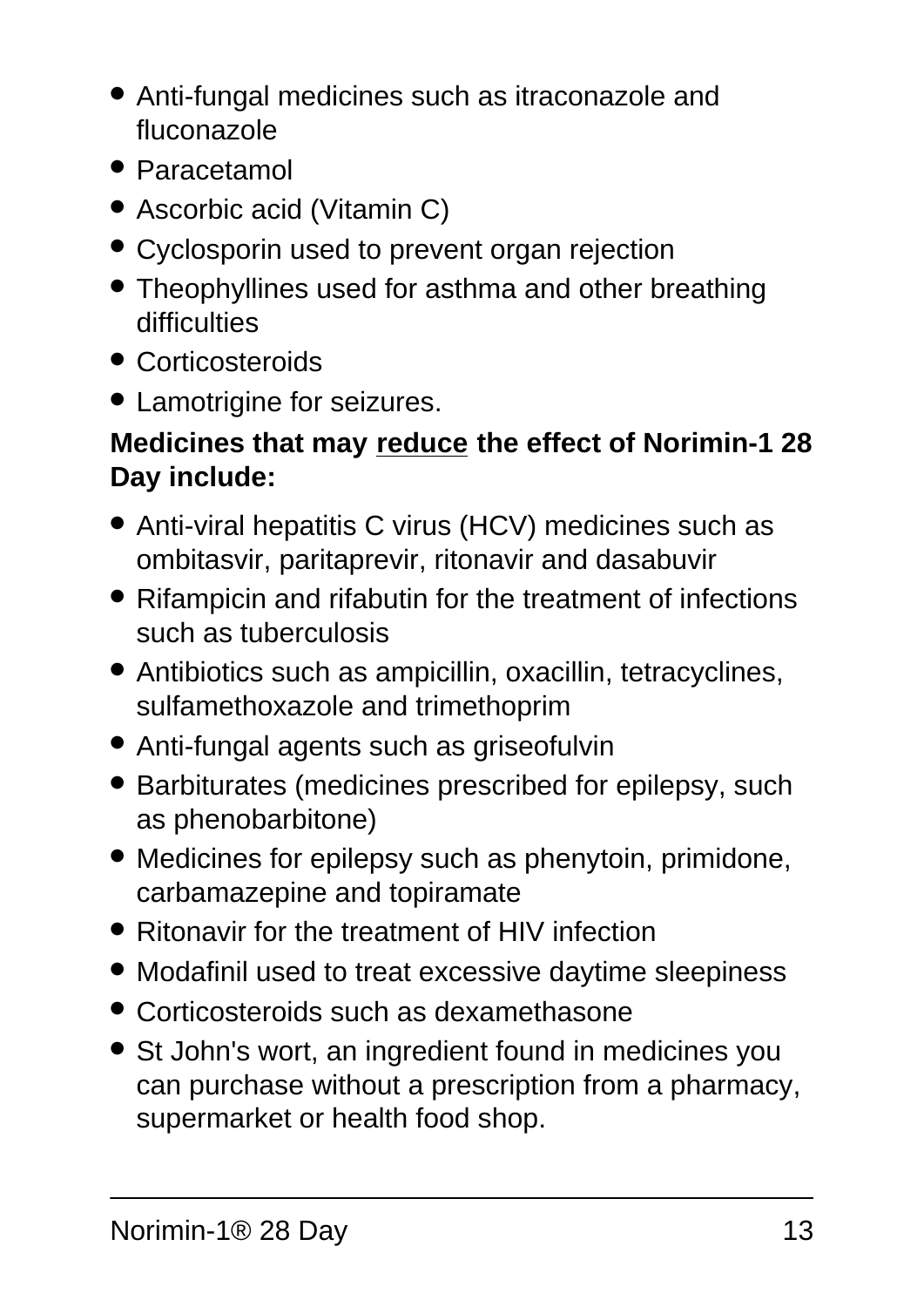**While you are taking these medicines, and for seven days after stopping them, you must use a non-hormonal method of contraception (such as condoms or a diaphragm, but not the rhythm or temperature methods).**

**If the seven days extend into the inactive orange tablet section, then you should start a new pack on the next day after having taken the last white active tablet from the current pack. Skip the 7 orange tablets.**

This is particularly important if you need to take antibiotics or medicines for epilepsy.

Ask your doctor or pharmacist about how long you need to use additional non-hormonal contraception.

**Check with your doctor or pharmacist if you are not sure about what medicines, vitamins or supplements you are taking and if these affect Norimin-1 28 Day.**

# <span id="page-13-0"></span>**4. How do I use Norimin-1 28 Day?**

### **How much to take**

- Take one tablet every day.
- Follow the instructions provided and use Norimin-1 28 Day until your doctor tells you to stop.

### **When to take Norimin-1 28 Day**

• Norimin-1 28 Day should be taken at the same time every day regardless of how often you have sex.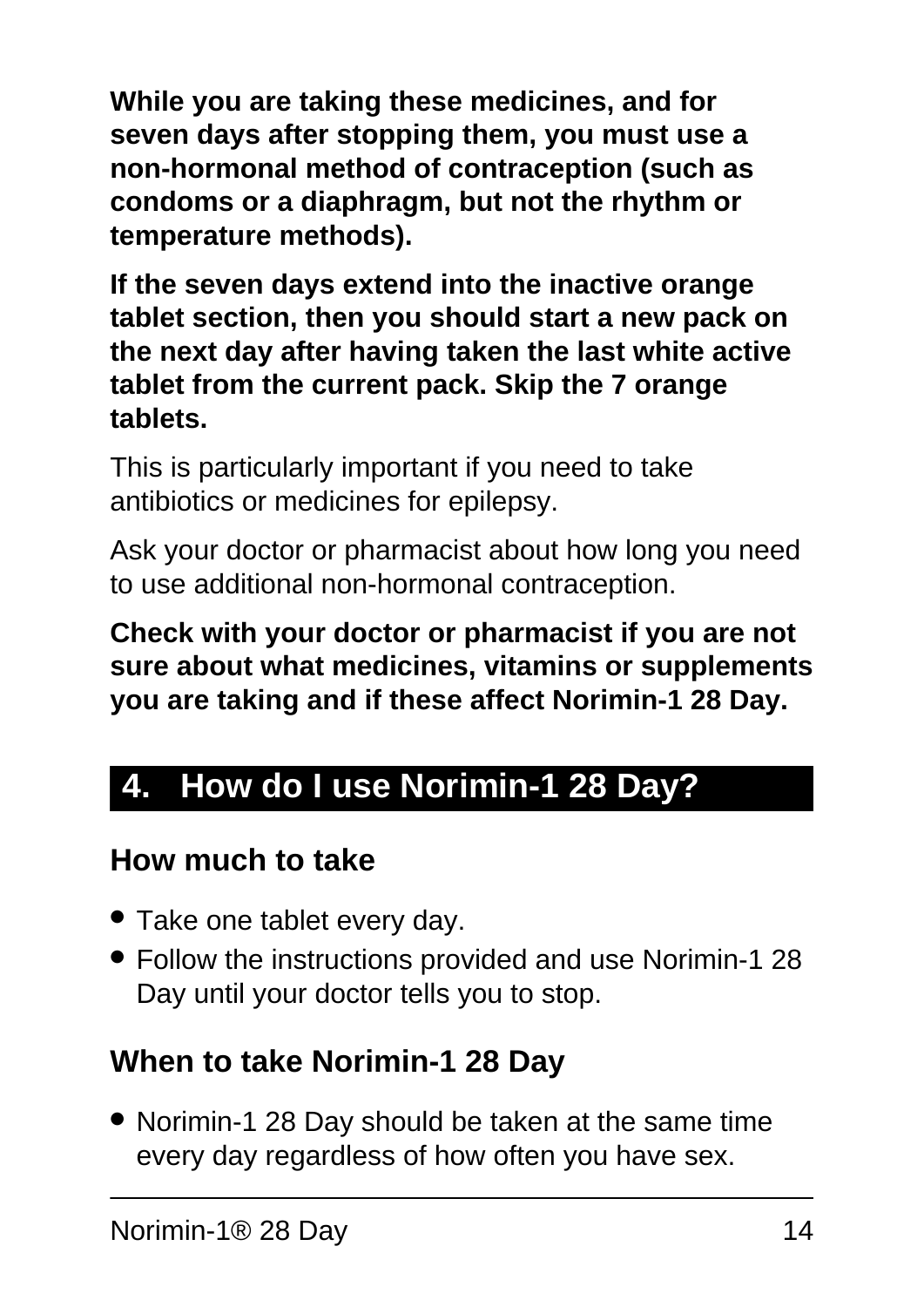- Norimin-1 28 Day will work best if you do not miss any tablets and take it at the same time each day. Taking Norimin-1 28 Day at the same time each day will also help you remember when to take your tablets.
- If you are concerned about this, please speak to your doctor or pharmacist.

### **How to take Norimin-1 28 Day**

• Swallow the tablet whole with a full glass of water.

### **How to start taking Norimin-1 28 Day for the first time**

- To begin Norimin-1 28 Day, take your first tablet on the first day of your next period, that is, the day your bleeding starts.
- Take your first tablet from the top row of the silver section of the strip (i.e. the section which contains all the white tablets). Take the tablet which corresponds to the appropriate day of the week. For example, if your first day of bleeding is on TUESDAY, take the white tablet marked "TUE" from the top row of the silver section of the strip.
- Continue to take one tablet every day, following the arrows around the strip, until you finish all 21 white tablets in the silver section of the strip.
- Then take one orange tablet daily for the next 7 days, following the arrows so that you are taking the correct tablet for the day of the week. Taking these orange tablets helps you to remember to take a tablet every day.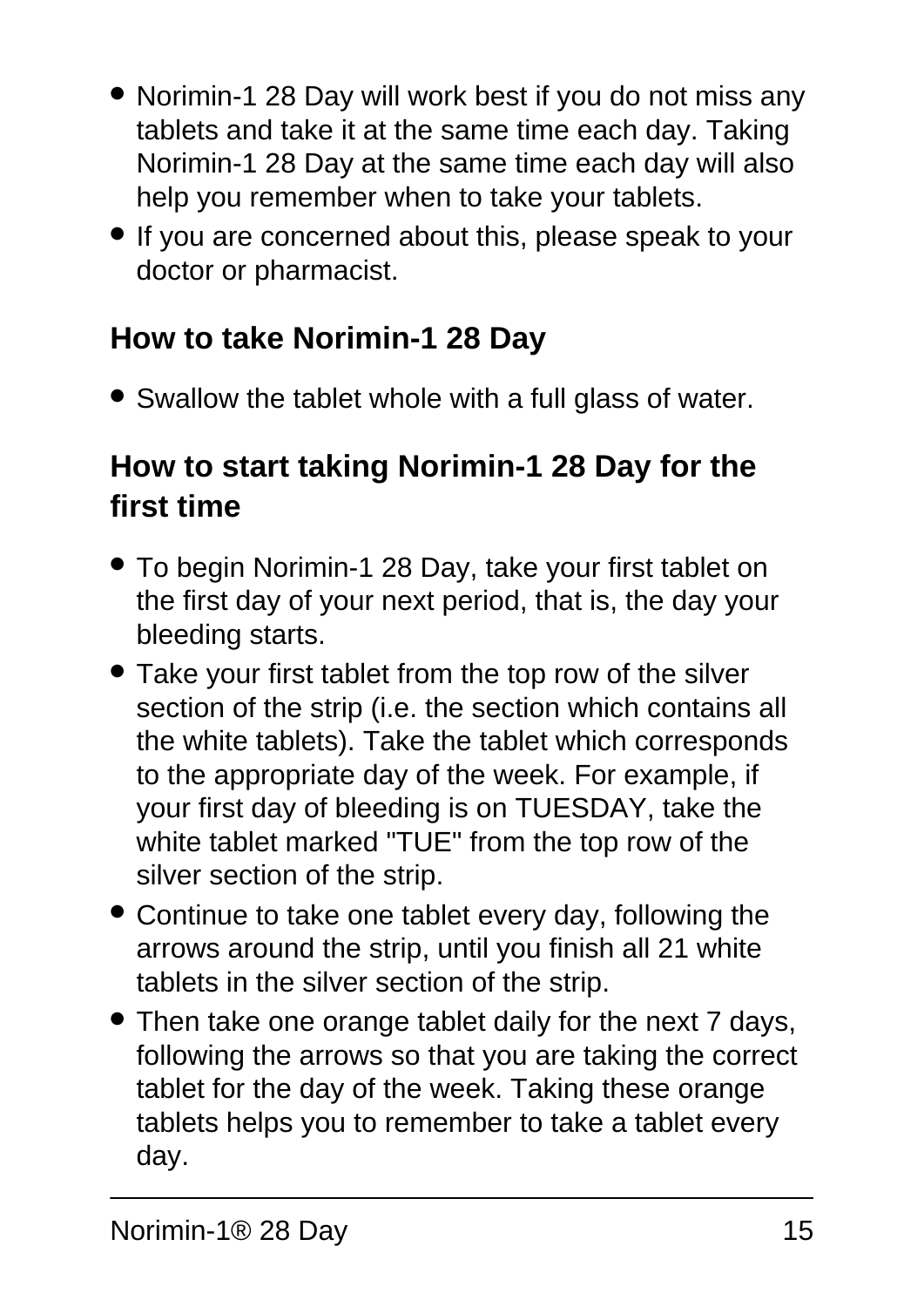- You can expect your period during the week that you are taking these orange inactive tablets. Your protection continues during this week.
- On the day after your last orange tablet, begin the next strip with a white tablet from the top row of the silver section that matches the day of the week. Do this even if you are still bleeding.
- You should start your tablets the same day of the week every 4 weeks.
- Repeat this sequence of tablet taking for as long as birth control is required.
- This product is effective from the first day if taken as directed above.
- Although spotting and break-through bleeding may occur in some women, these tend to disappear in the majority of patients after the first three to four cycles.
- Make sure you always have a new strip of tablets available, so that you can continue to take the tablets without interruption.

### **Going on to further blister packs**

#### **How to switch to Norimin-1 28 Day from a different oral contraceptive**

If you are switching to Norimin-1 28 Day from another 21 or 28 day oral contraceptive, follow the instructions below carefully.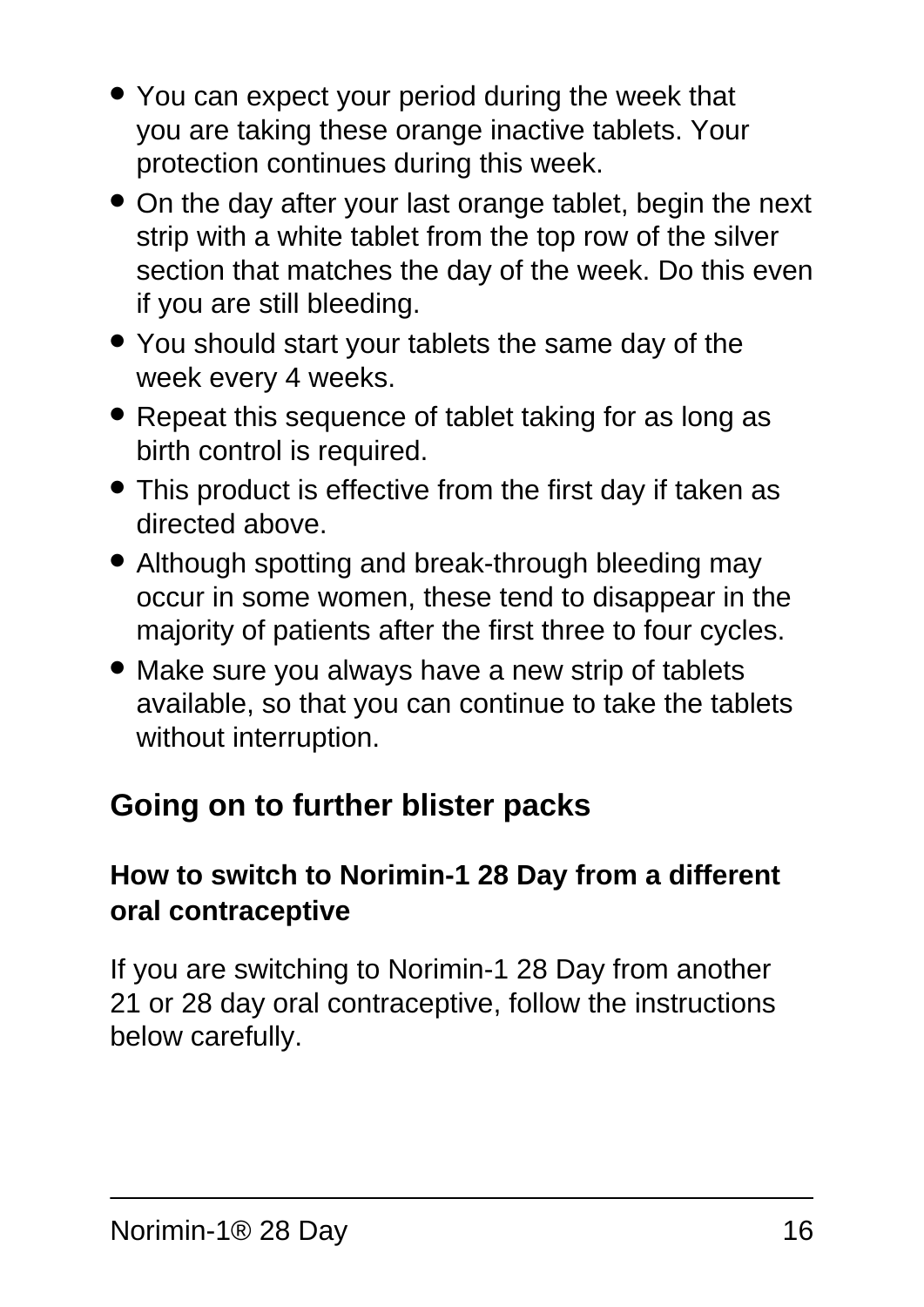#### **If switching from a 21 day oral contraceptive:**

- Stop taking your current oral contraceptive after you have taken the last active tablet.
- Leave 7 tablet-free days.
- Start the new Norimin-1 28 Day pack on the eighth day by taking a white active tablet from the top row of the silver section which corresponds to the day of the week.
- Continue to take one tablet every day, following the arrows around the strip until you finish all 21 white tablets in the silver section of the strip.
- Then take one orange tablet daily for the next 7 days, before starting your new strip.

**You must use an additional, non-hormonal method of contraception (such as condoms or a diaphragm, but not the rhythm or temperature methods) until a white tablet has been taken daily for 7 days without a break.**

#### **If switching from a 28 day oral contraceptive:**

- Stop taking your current oral contraceptive after you have taken the last inactive tablet in the strip.
- Start the new Norimin-1 28 Day pack on the next day by taking a white active tablet from the top row which corresponds to the day of the week.
- Continue to take one tablet every day, following the arrows around the strip until you finish all 21 white tablets in the silver section of the strip.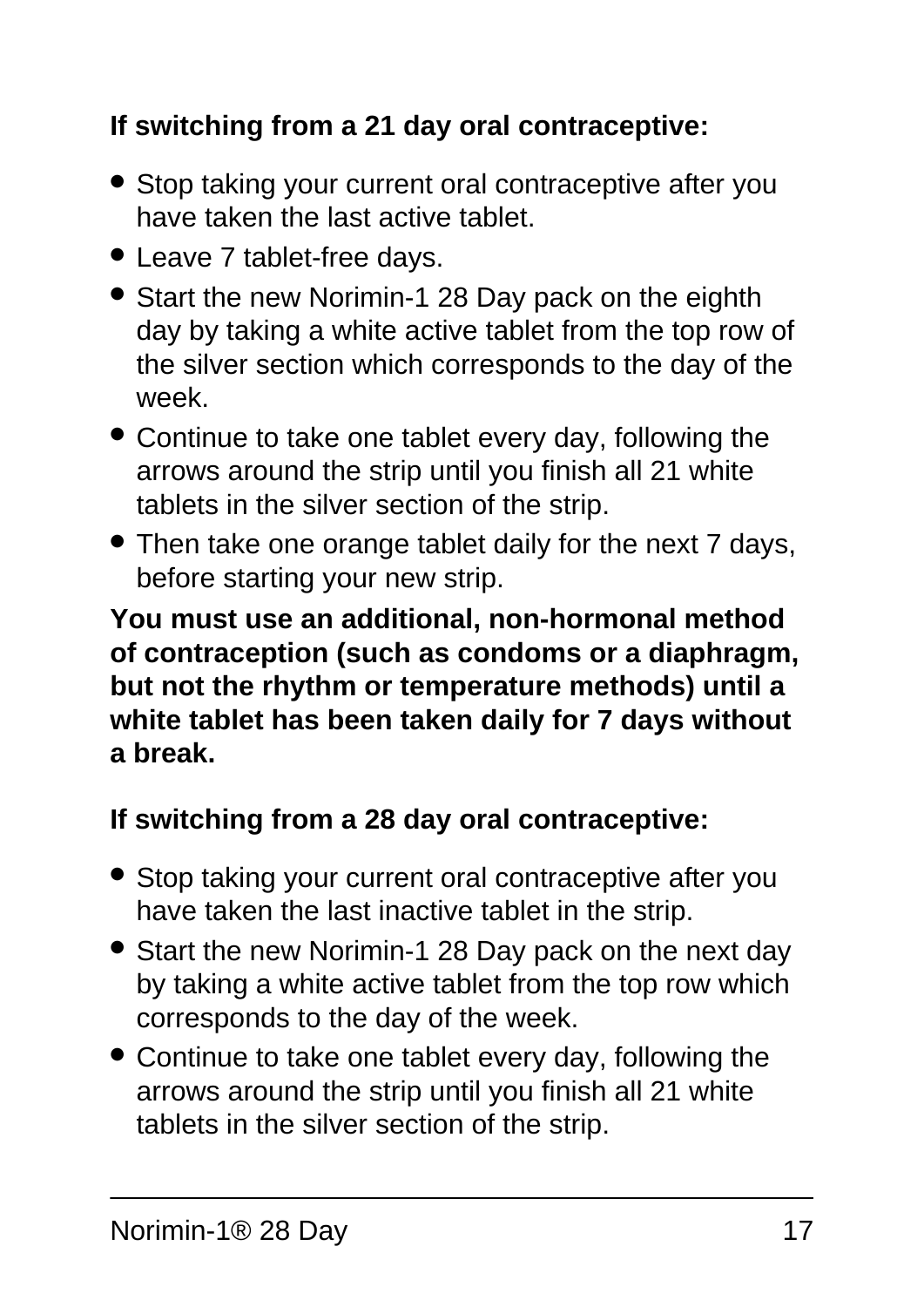• Then take one orange tablet daily for the next 7 days, before starting your new strip.

**You must use an additional, non-hormonal method of contraception (such as condoms or a diaphragm, but not the rhythm or temperature methods) until a white tablet has been taken daily for 7 days without a break.**

# **If you forget to use Norimin-1 28 Day**

Norimin-1 28 Day should be used regularly at the same time each day. If you miss your dose at the usual time, it may not work as well in protecting you from becoming pregnant.

#### **Do not take a double dose to make up for the dose you missed.**

#### **If you miss a white active tablet:**

- If you are less than 12 hours late in taking your tablet, you should take that tablet at once and then take the next one at your usual time.
- If you are more than 12 hours late in taking your tablet, do not take it.
- Take the next day's tablet at the usual time and use an additional, non-hormonal method of contraception for the next seven days (such as condoms or a diaphragm, but not the rhythm or temperature methods).
- If the seven days extend into the inactive orange tablet section, start a new pack on the day after taking the last white active tablet from the current pack. Take your first tablet from the top row of the new strip, then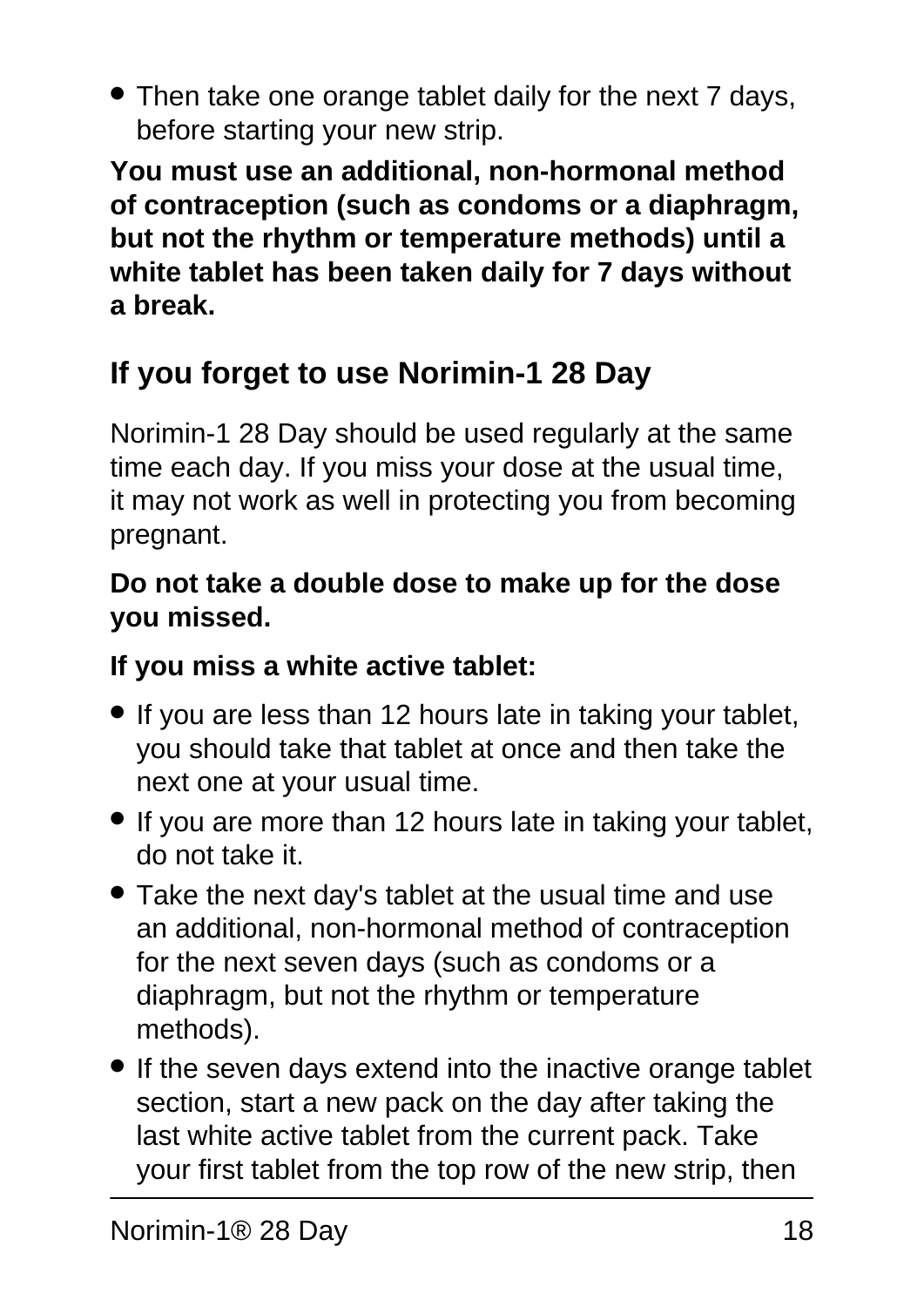repeat the sequence of tablet taking for as long as birth control is required. This will mean that you will not have a period until you finish the second pack.

**If you miss more than one white tablet, contact your doctor for advice on what to do.**

**If you miss an orange inactive tablet, take it as soon as you remember and continue on as before. Additional birth control method is not necessary in this case.**

If your doctor told you to take Norimin-1 28 Day differently, or you are unclear about the above directions, discuss this with them.

If you have trouble remembering to take Norimin-1 28 Day, ask your pharmacist for some hints.

### **If you vomit or have diarrhoea after taking Norimin-1 28 Day**

If you suffer from a stomach upset which results in vomiting or diarrhoea, the effectiveness of Norimin-1 28 Day may be reduced.

During any period of vomiting or diarrhoea, continue taking Norimin-1 28 Day tablets. Also use a nonhormonal method of contraception (such as condoms or a diaphragm, but not the rhythm or temperature methods), and continue for seven days following the episode of vomiting or diarrhoea. If these seven days extend into the inactive orange tablet section you should start a new pack on the next day after having taken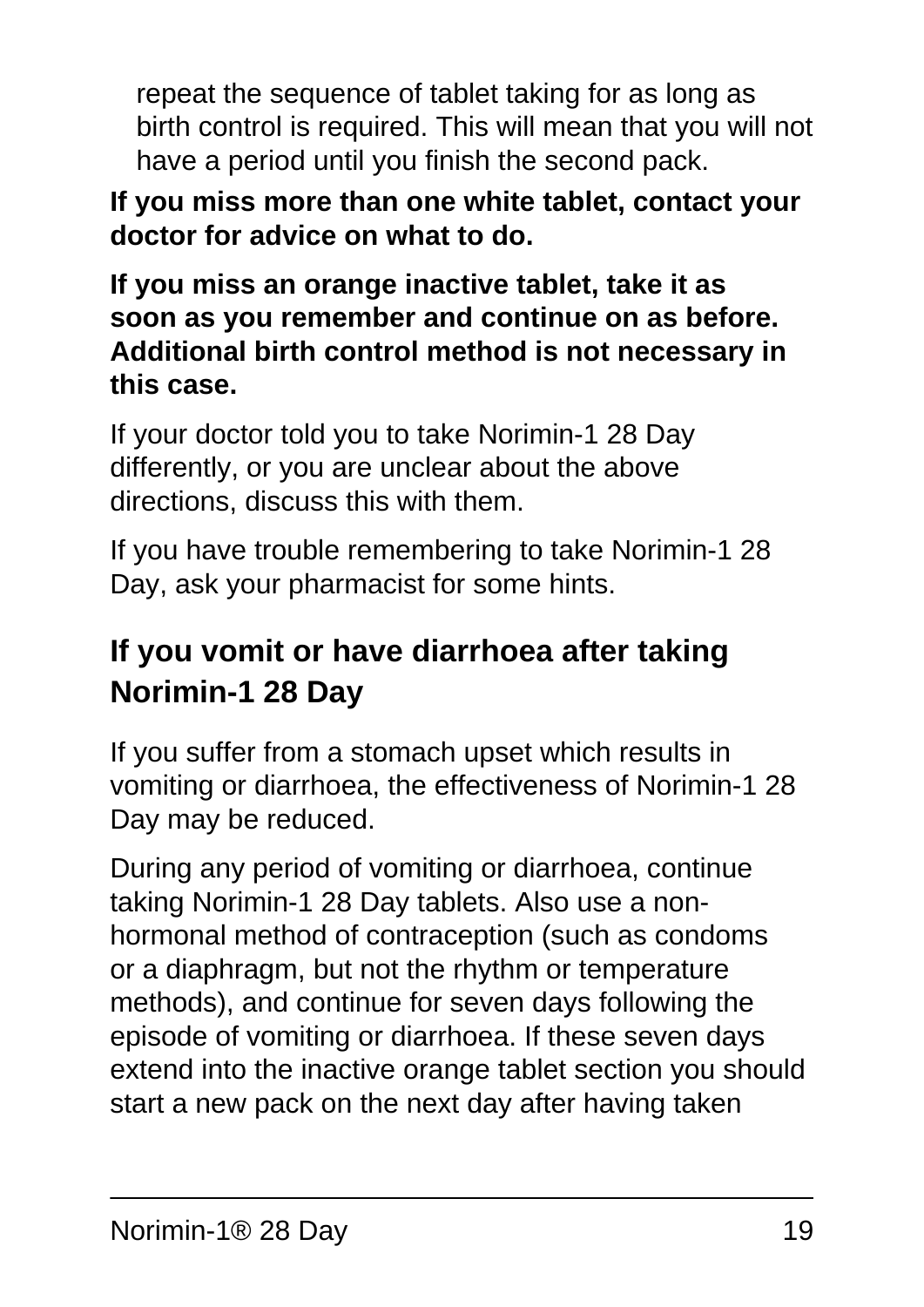the last active white tablet from the silver section of the current pack (i.e. skip the orange inactive tablets).

You may not have a period until you finish the second pack.

If you have vomiting or diarrhoea after taking an orange tablet, do not worry.

# **If you take too much Norimin-1 28 Day**

If you think that you have taken too much Norimin-1 28 Day, you may need urgent medical attention.

### **You should immediately:**

- phone the Poisons Information Centre (**by calling 13 11 26**), or
- contact your doctor, or
- go to the Emergency Department at your nearest hospital.

#### **You should do this even if there are no signs of discomfort or poisoning.**

Serious ill effects have not been reported in young children who have taken large doses of birth control pills.

<span id="page-19-0"></span>Overdosage may cause nausea. This may be followed by vaginal bleeding in some women.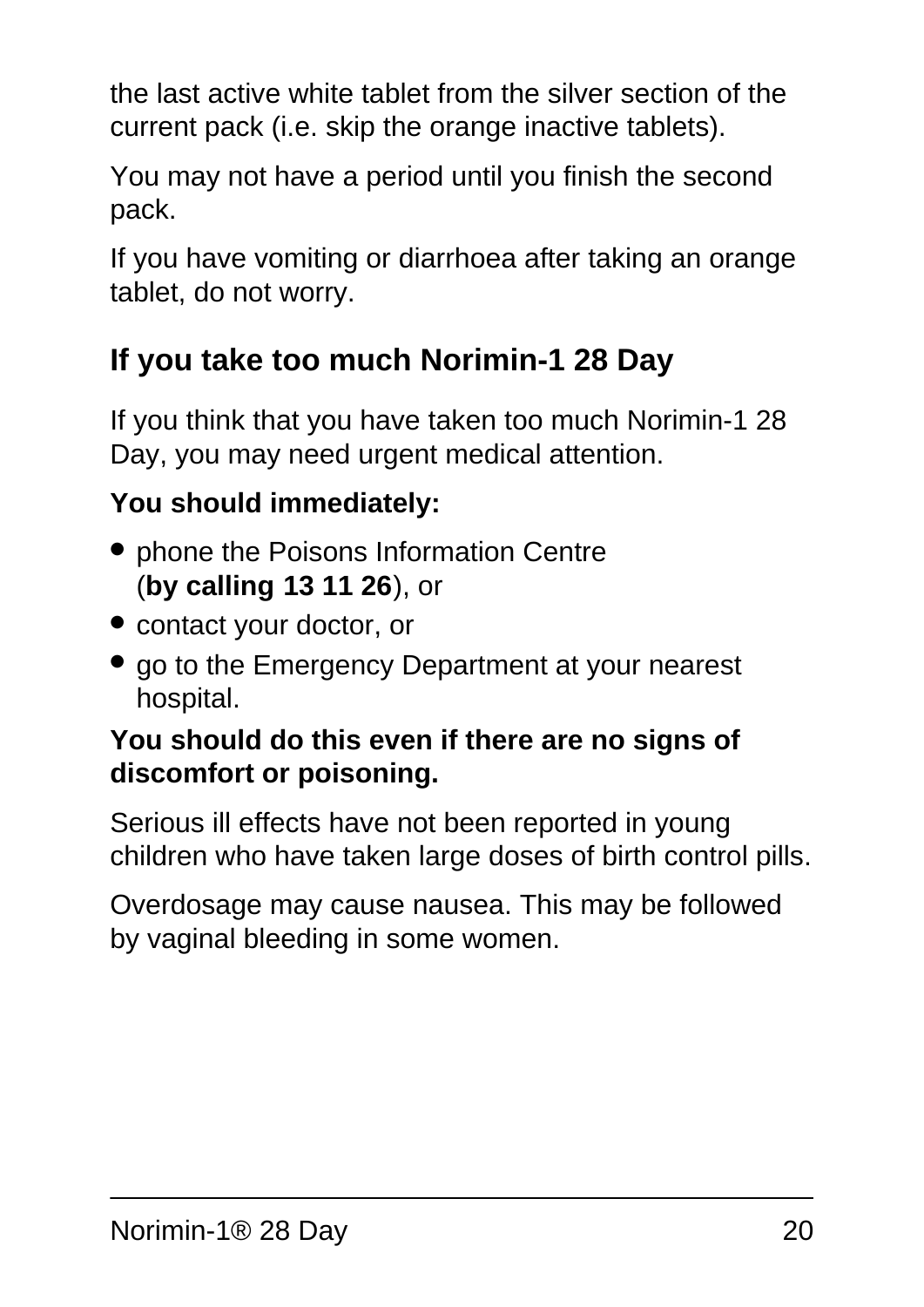# **5. What should I know while using Norimin-1 28 Day?**

### **Things you should do**

- Tell all doctors, dentists and pharmacists who are treating you that you are taking Norimin-1 28 Day.
- Tell the hospital doctor that you are taking Norimin-1 28 Day birth control pills if you need to have an operation, or go to hospital in an emergency.
- If you are about to be started on any new medicine, tell your doctor or dentist and your pharmacist that you are taking Norimin-1 28 Day.
- If you become pregnant while taking Norimin-1 28 Day, see your doctor immediately.
- If you are about to have any blood tests, tell your doctor you are taking Norimin-1 28 Day.

It may interfere with the results of some tests.

• Tell your doctor you are taking Norimin-1 28 Day at least 4 weeks before any planned hospitalisation or surgery.

Your doctor may tell you to stop taking Norimin-1 28 Day several weeks before surgery or at the time of immobilisation. Your doctor will tell you when you can start taking Norimin-1 28 Day after you are back on your feet.

To avoid pregnancy during this time you must use a non-hormonal method of contraception such as condoms or a diaphragm.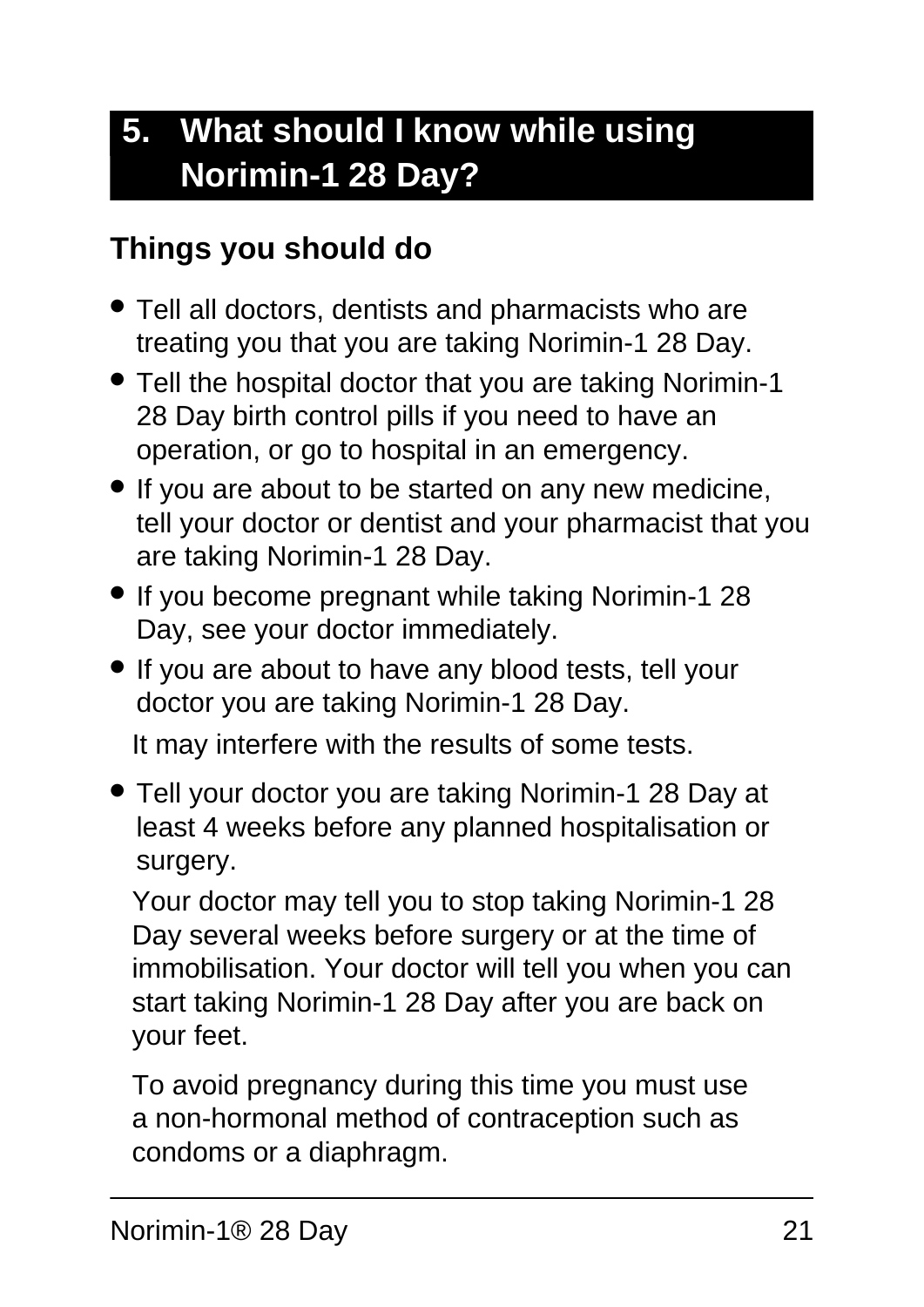Tell your doctor if you feel depressed, think you are retaining water, experience headaches, experience persistent or recurrent irregular bleeding or your eyes are uncomfortable whilst wearing contact lenses. Your doctor will assess your condition and advise

whether or not you should continue to take Norimin-1 28 Day.

- Tell your doctor if you experience feelings of sickness or breast tenderness that do not improve or stop after the first few months of continued use.
- Tell your doctor if you experience vaginal irritation or discharge. It may be an indication of yeast infection for which treatment is available from your doctor.

# **Missed periods**

- If you miss a period and you have taken your tablets correctly, continue taking your tablets as you would normally.
- Sometimes you might not have a menstrual period while taking Norimin-1 28 Day.
- If you miss a period and you have not taken your tablets correctly, keep taking your tablets and see your doctor immediately.

Not taking your tablets correctly includes missing one or more tablets or starting a new pack later than you should have.

• If you miss two menstrual periods, stop taking your tablets and see your doctor, even if you have taken the tablets correctly. You must use a non-hormonal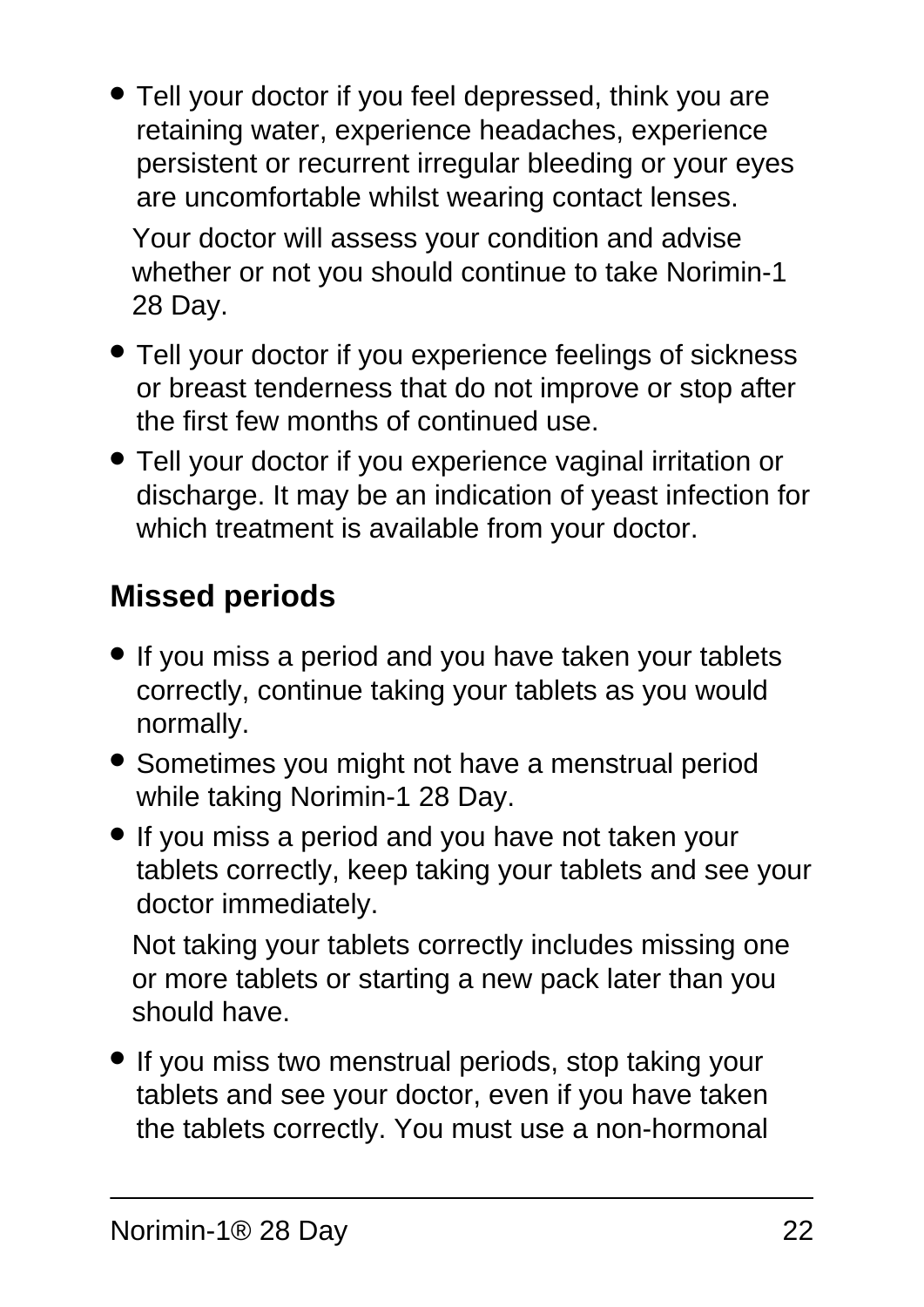method of contraception, (such as condoms or a diaphragm) during this time.

• Your doctor should make sure you are not pregnant before you start taking Norimin-1 28 Day again.

# **Medical Check Up**

- Visit your doctor regularly for check-ups and physical examinations, including Pap smears, blood pressure checks and breast, abdomen and pelvic organ examinations.
- A pap smear can detect any abnormal cells from the cervix, which may develop into cancer. Cervical cancer has been reported to occur more frequently in women who use oral contraceptives.
- Your doctor will advise you of the type and frequency of any tests required.

#### **Breast cancer risk**

- Perform regular breast self-examination
- Examining your breasts for lumps or any changes in size or shape can help you find a breast cancer early. Breast cancer has been found more frequently in women who use oral contraceptives. It is not known whether this increase is caused by the use of oral contraceptives, or if it is due to the fact that users were examined more often, and therefore the breast cancer was detected earlier.
- If you are unsure, ask your doctor about breast selfexamination.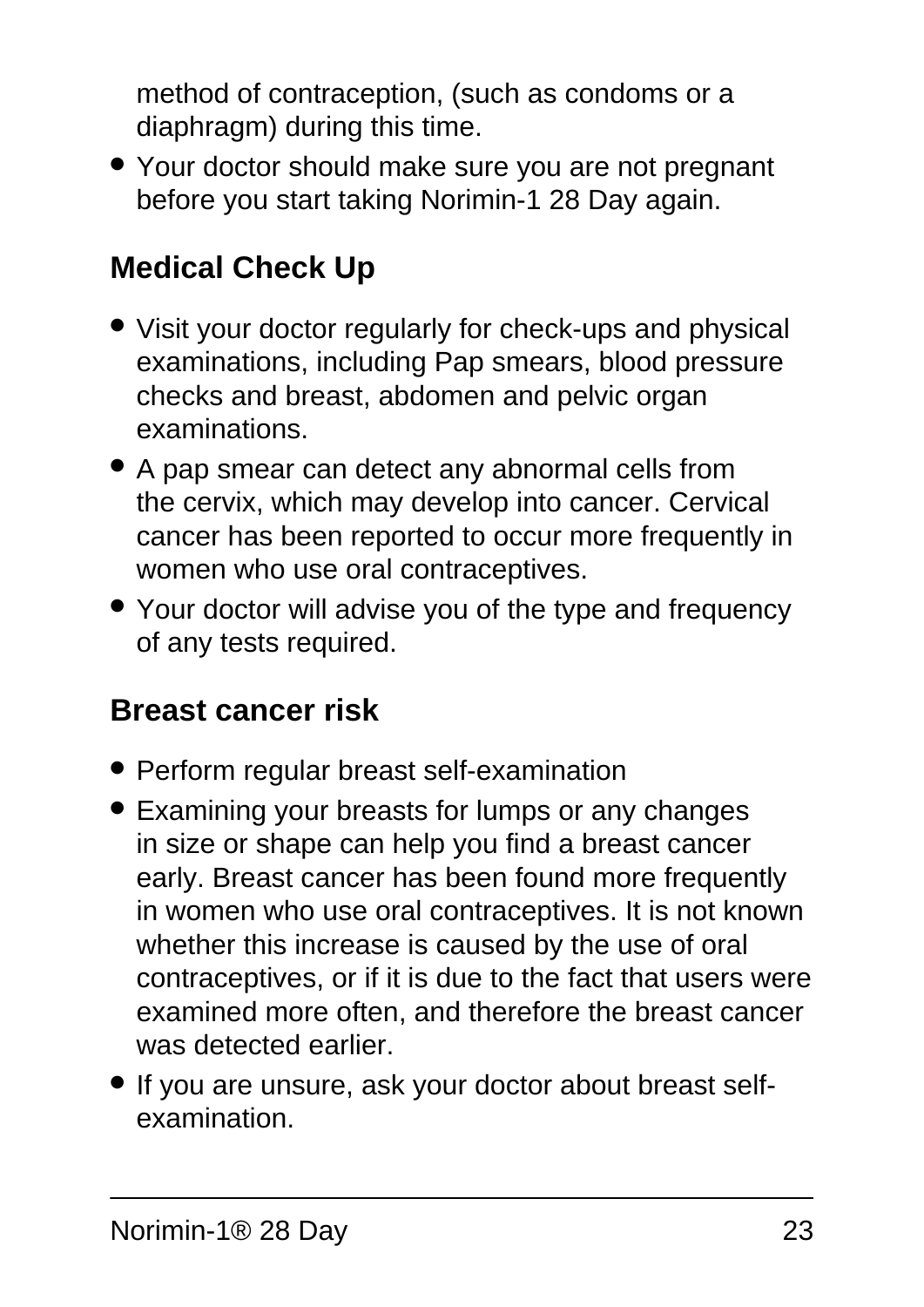# **Sexually transmitted disease (STD)**

- If you are worried about contracting a sexually transmitted disease (STD) use a barrier contraceptive method.
- Norimin-1 28 Day does not protect against the transmission of STDs such as HIV-AIDS, chlamydia, genital herpes and warts, gonorrhoea, hepatitis B or human papilloma virus. To protect against STDs ask your partner to wear a condom when having sexual intercourse with you.

# **Things you should not do**

- Do not take Norimin-1 28 Day if the packaging is torn or shows signs of tampering.
- If it is expired or is damaged, return it to your pharmacist for disposal.

Norimin-1 28 Day may have no effect at all, or worse, have an entirely unexpected effect, if you take it after the expiry date.

- Do not take Norimin-1 28 Day to treat any other complaints unless your doctor tells you to.
- Do not give your medicine to anyone else even if they have the same condition as you.
- Do not stop taking Norimin-1 28 Day, or change the dosage, without checking with your doctor.
- If you stop taking Norimin-1 28 Day or do not take a tablet every day, without using another form of contraception, you may become pregnant.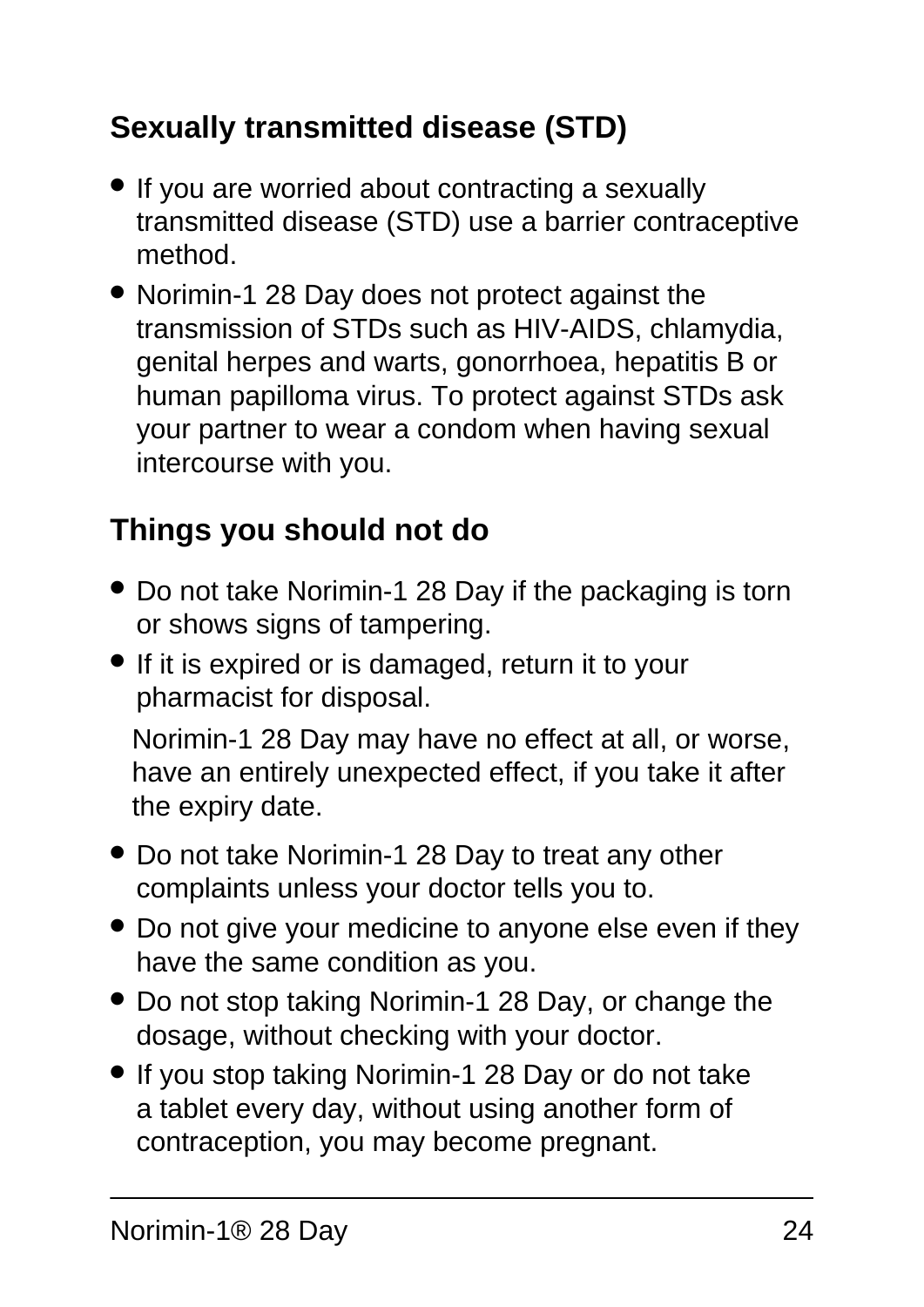# **Driving or using machines**

#### **Be careful before you drive or use any machines or tools until you know how Norimin-1 28 Day affects you.**

Norimin-1 28 Day may cause dizziness in some people

### **Drinking alcohol**

No information available.

#### **Looking after your medicine**

- Keep your Norimin-1 28 Day tablets in a dry place, at a temperature below 25°C.
- Do not keep your tablets in the refrigerator.

Follow the instructions in the carton on how to take care of your medicine properly.

Store it in a cool dry place away from moisture, heat or sunlight; for example, do not store it:

- in the bathroom or near a sink, or
- in the car or on window sills.

Do not use this medicine after the expiry date.

#### **Keep it where young children cannot reach it.**

● A locked cupboard at least one-and-a-half metres above the ground is a good place to store medicines.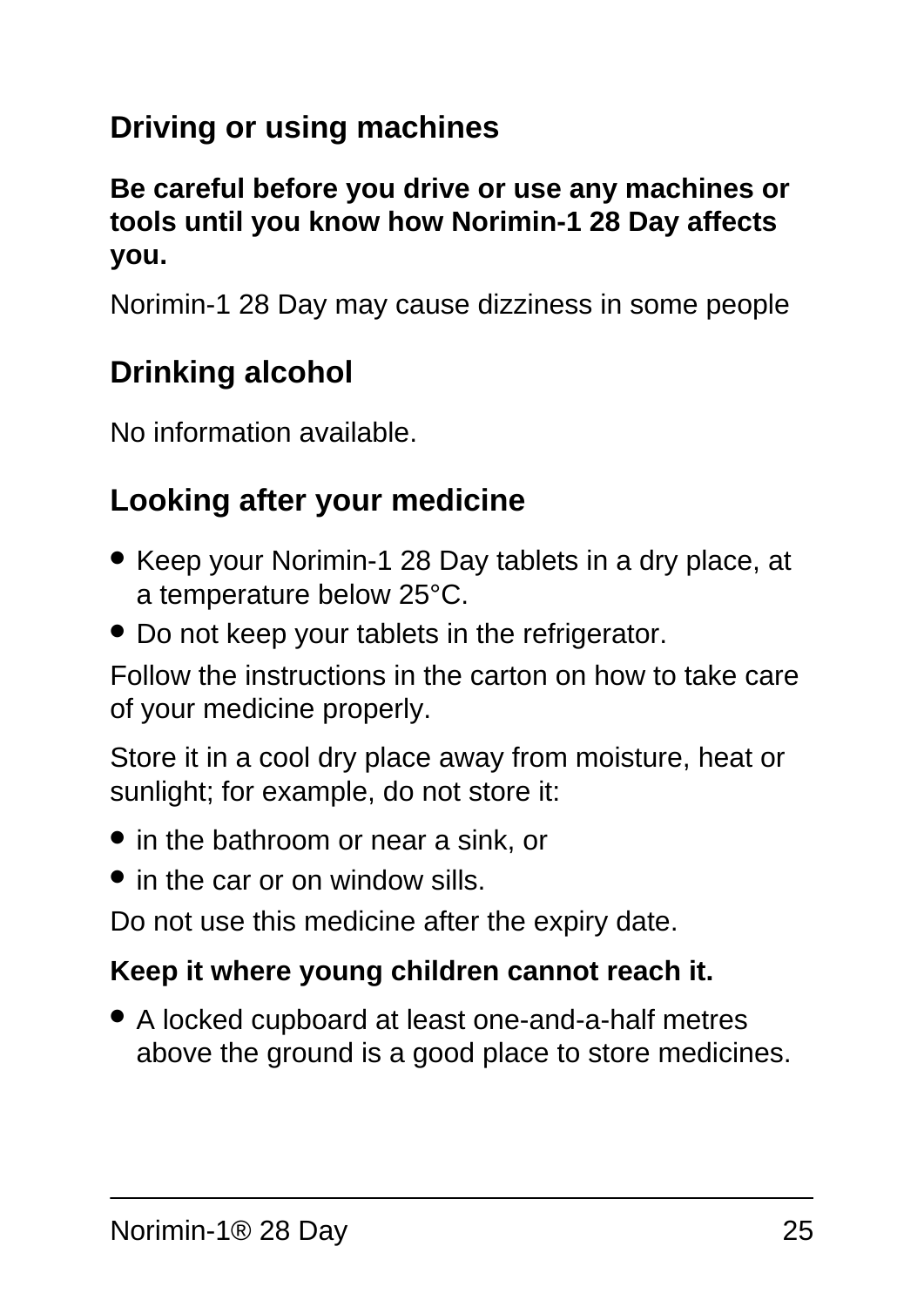# **After stopping Norimin-1 28 Day**

Delays in becoming pregnant may occur after Norimin-1 28 Day therapy is stopped. This is more likely to occur in women whose periods were irregular before using birth control pills.

See your doctor if you continue to experience difficulties in falling pregnant.

### **When to discard your medicine**

If your doctor tells you to stop taking Norimin-1 28 Day or if the tablets have passed their expiry date, ask your pharmacist what to do with any that are left over.

### **Getting rid of any unwanted medicine**

If you no longer need to use this medicine or it is out of date, take it to any pharmacy for safe disposal.

# <span id="page-25-0"></span>**6. Are there any side effects?**

All medicines can have side effects. If you do experience any side effects, most of them are minor and temporary. However, some side effects may need medical attention.

See the information below and, if you need to, ask your doctor or pharmacist if you have any further questions about side effects.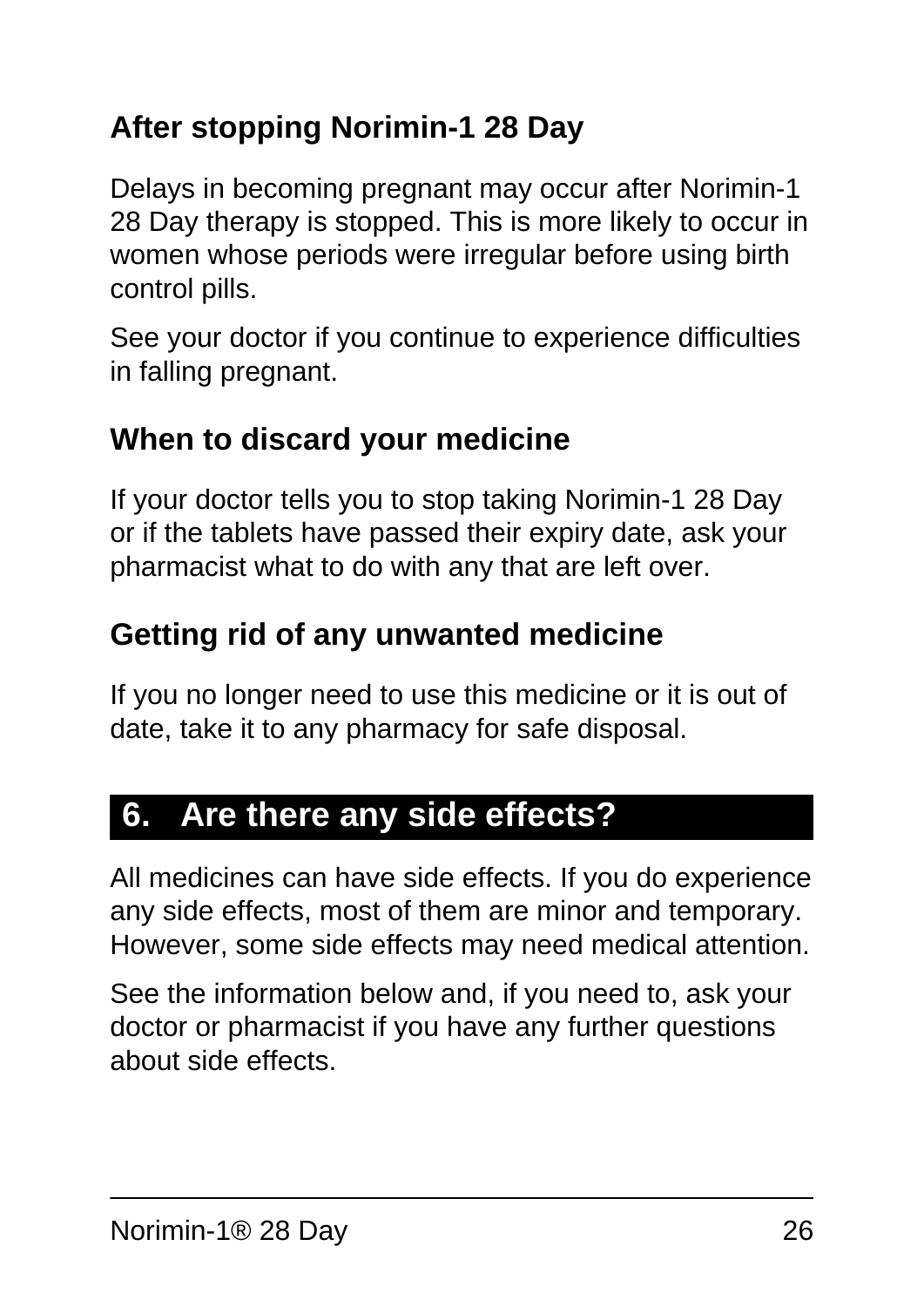### **Side effects**

| <b>Side effects</b>                                                                                                                 | What to do                                       |
|-------------------------------------------------------------------------------------------------------------------------------------|--------------------------------------------------|
| <b>Reproductive or breast</b><br>problems:                                                                                          | Speak to your doctor if<br>you have any of these |
| changes in bleeding<br>patterns, including<br>break-through bleeding<br>spotting                                                    | side effects and they<br>worry you.              |
| painful periods                                                                                                                     |                                                  |
| absence of periods, but<br>if you have not taken<br>Norimin-1 28 Day as<br>directed you should<br>check whether you are<br>pregnant |                                                  |
| change in menstrual<br>flow                                                                                                         |                                                  |
| change in cervical<br>secretions                                                                                                    |                                                  |
| breast changes<br>(tenderness,<br>enlargement and<br>secretion)                                                                     |                                                  |
| change in sexual drive<br>vaginal thrush<br>(Candida), vaginal<br>irritation, change in<br>mucus from the vagina                    |                                                  |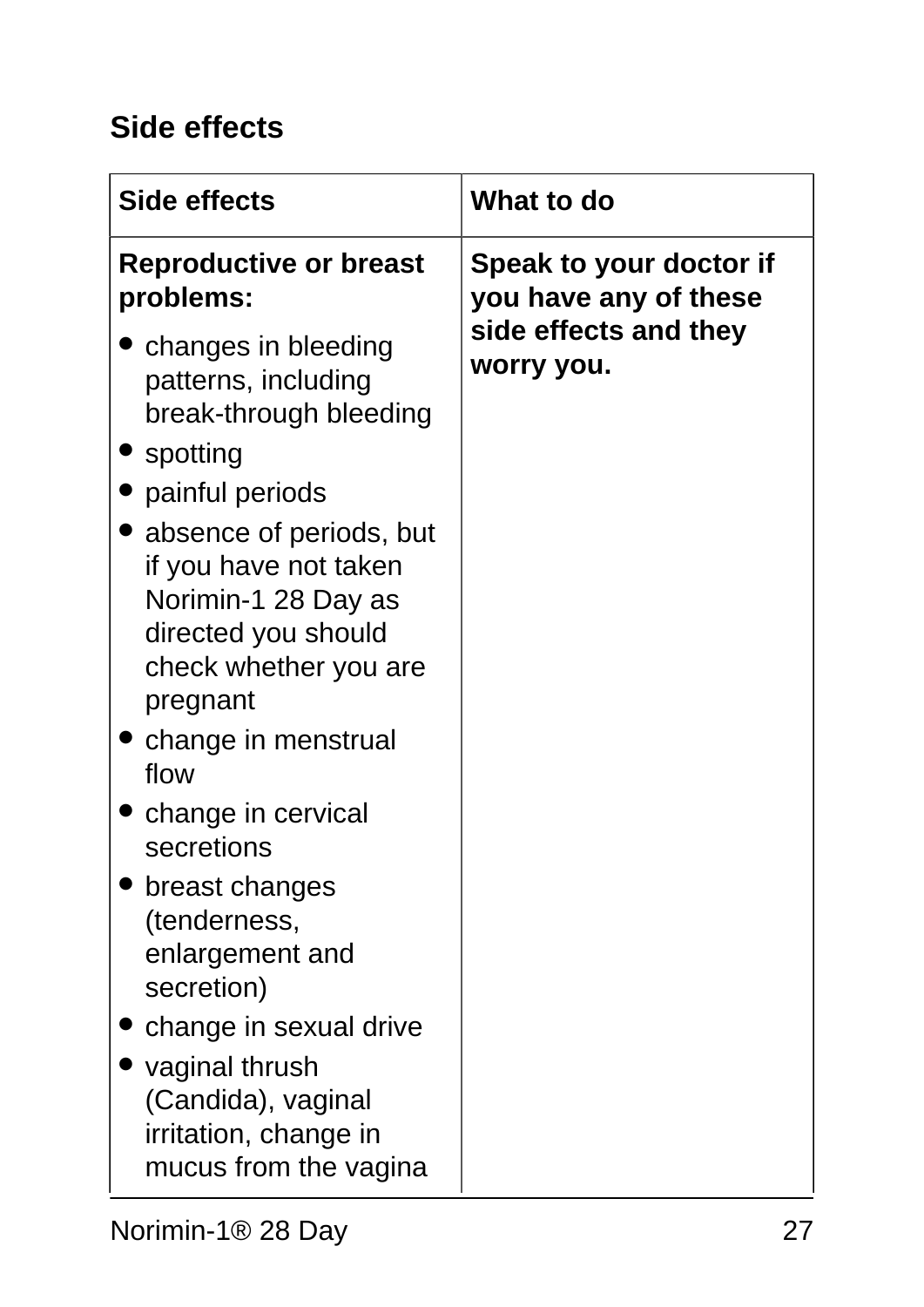| Side effects                                                                                                                                                                                   | What to do |
|------------------------------------------------------------------------------------------------------------------------------------------------------------------------------------------------|------------|
| pre-menstrual-like<br>symptoms                                                                                                                                                                 |            |
| • suppression of milk<br>production                                                                                                                                                            |            |
| Stomach problems such<br>as:                                                                                                                                                                   |            |
| gastric or stomach<br>discomforts including<br>abdominal pain, cramps,<br>bloating, nausea,<br>vomiting and diarrhoea<br>• change in appetite.<br>Difficulties thinking or<br>working because: |            |
| headache, including                                                                                                                                                                            |            |
| migraines<br>nervousness, dizziness                                                                                                                                                            |            |
| mood change, including<br>depression                                                                                                                                                           |            |
| fatigue or tiredness                                                                                                                                                                           |            |
| contact lenses becoming<br>uncomfortable to wear                                                                                                                                               |            |
| <b>Changes to your</b><br>appearance such as:                                                                                                                                                  |            |
| change in weight                                                                                                                                                                               |            |
| swelling of the hands,<br>ankles or feet                                                                                                                                                       |            |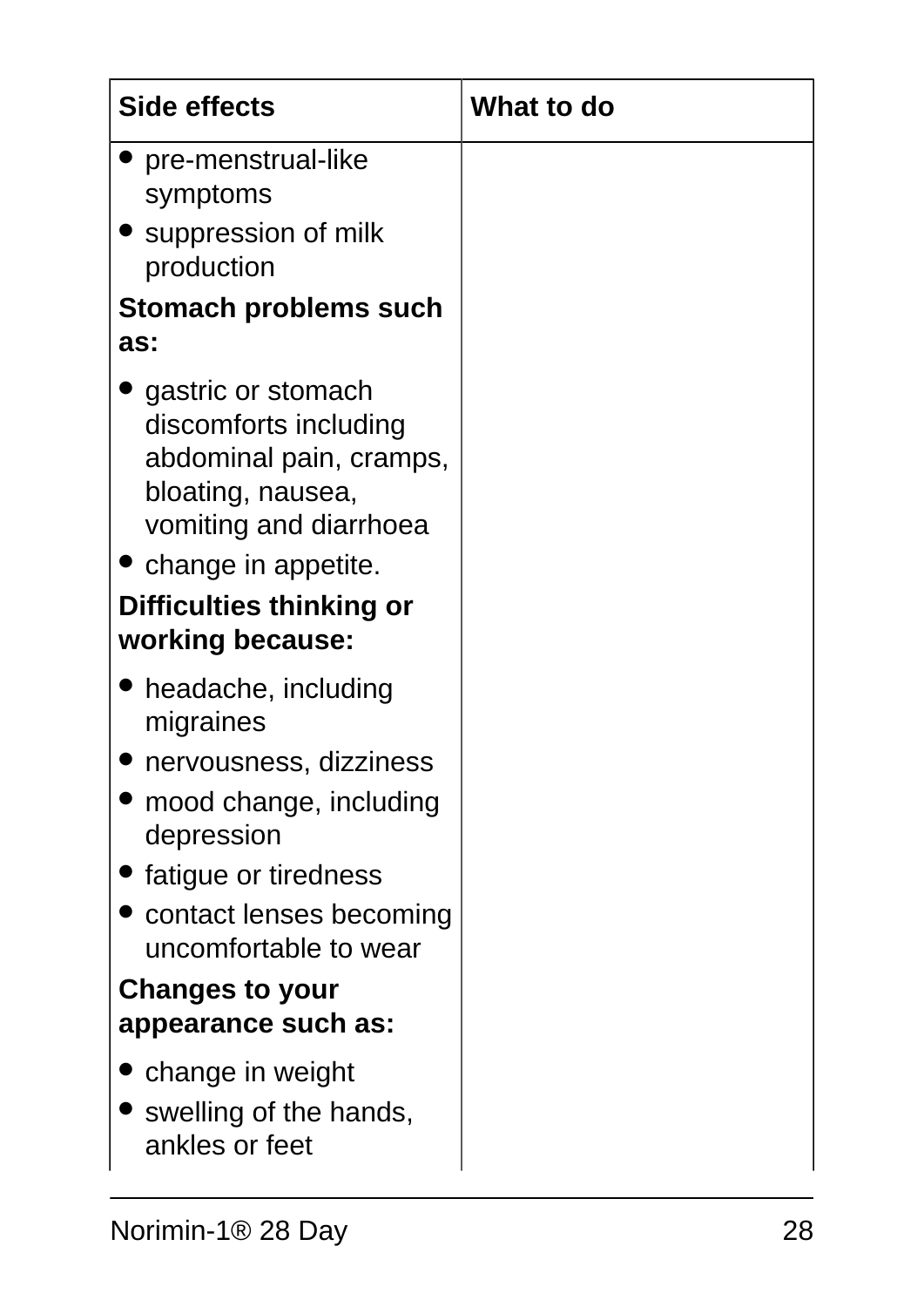| Side effects                                                                                                    | What to do |
|-----------------------------------------------------------------------------------------------------------------|------------|
| dark discolouration of<br>the skin                                                                              |            |
| blotchy discolouration<br>on the face or limbs<br>(which may persist after<br>the tablets have been<br>stopped) |            |
| • hair growth or loss of<br>scalp hair                                                                          |            |
| • increase in body hair                                                                                         |            |
| acne, rashes, itching                                                                                           |            |
| <b>Aches and pains:</b>                                                                                         |            |
| leg cramps<br>back ache                                                                                         |            |

### **Serious side effects**

| Serious side effects                                                                                                                                                                     | What to do                                                                                                                                                                    |
|------------------------------------------------------------------------------------------------------------------------------------------------------------------------------------------|-------------------------------------------------------------------------------------------------------------------------------------------------------------------------------|
| <b>Worsening of your</b><br>existing conditions such<br>as:<br>• chorea (involuntary<br>muscle spasm)<br>porphyria (a group of<br>disorders than can<br>cause skin or nerve<br>problems) | Call your doctor straight<br>away, or go straight<br>to the Emergency<br><b>Department at your</b><br>nearest hospital if you<br>notice any of these<br>serious side effects. |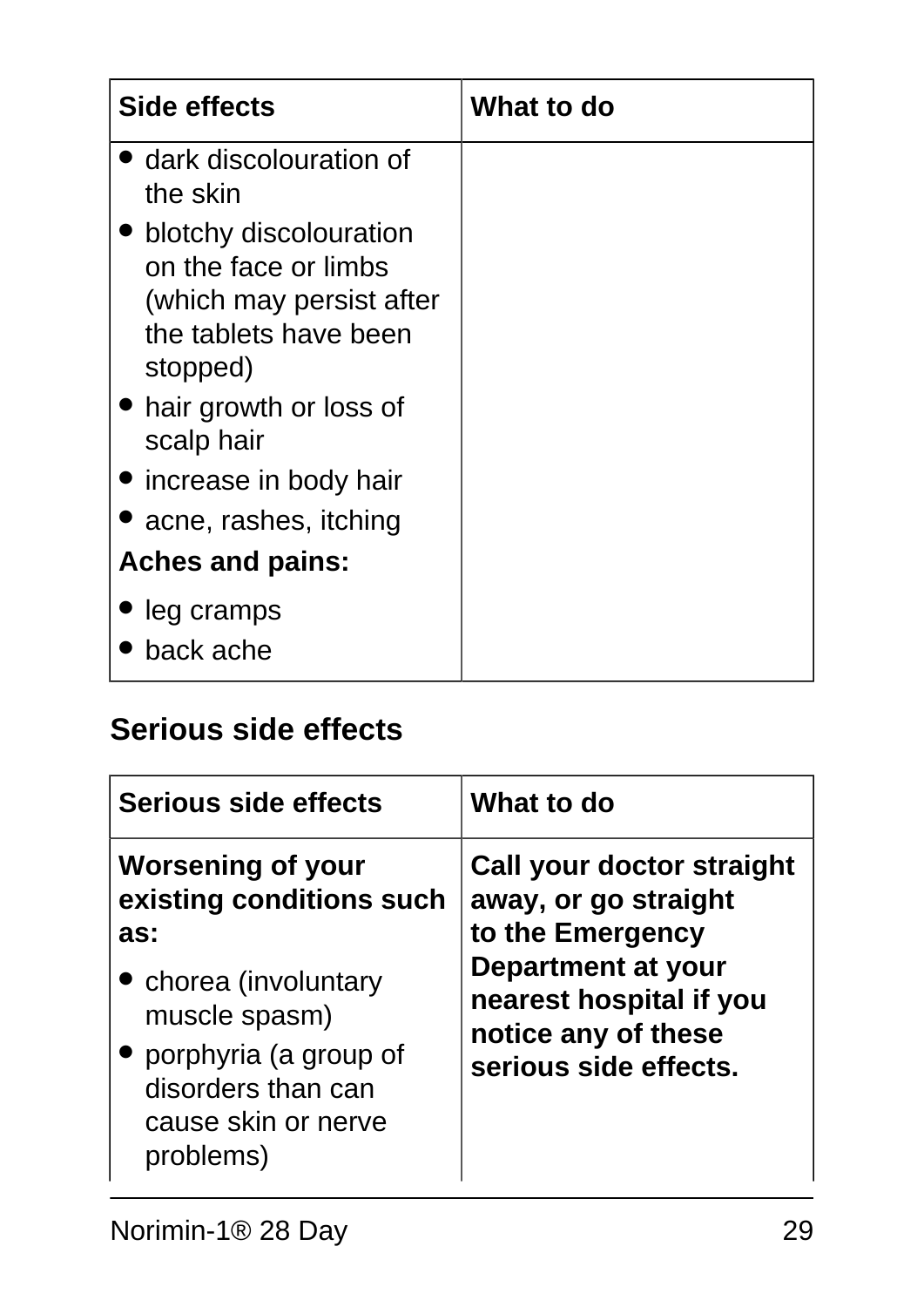| Serious side effects                                                                                                                                                                                                                                                                                                                                                  | <b>What to do</b>                                               |
|-----------------------------------------------------------------------------------------------------------------------------------------------------------------------------------------------------------------------------------------------------------------------------------------------------------------------------------------------------------------------|-----------------------------------------------------------------|
| $\bullet$ systemic lupus<br>erythematosus (Lupus)<br>varicose veins<br>gallbladder disease<br>kidney disease<br>• hereditary angioedema<br>(swelling of the face lips,<br>mouth tongue or throat)<br>• epileptic seizures<br>$\bullet$ asthma attack<br><b>Pain or discomfort:</b>                                                                                    | You may need urgent<br>medical attention or<br>hospitalisation. |
| fever<br>unexplained or<br>persistent pains in the<br>head, chest, arm or<br>below the breastbone<br>severe pain, swelling or<br>discolouration in either<br>of your legs<br>• discomfort radiating to<br>the back, jaw, throat or<br>stomach<br>$\bullet$ abdominal pain<br>weakness or numbness<br>in any part of your body<br><b>Digestive system</b><br>problems: |                                                                 |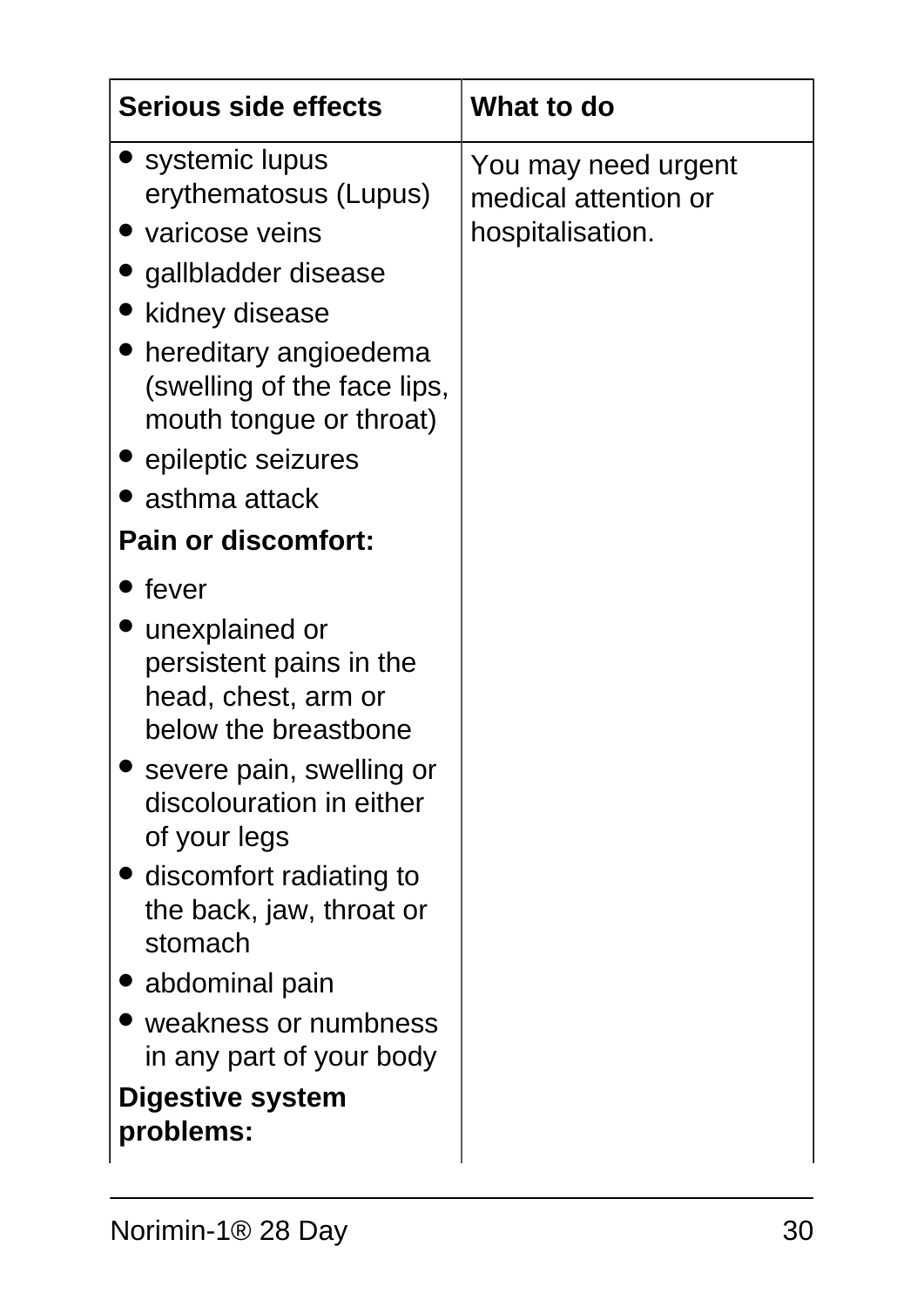| Serious side effects                                                                                                                                  | What to do |
|-------------------------------------------------------------------------------------------------------------------------------------------------------|------------|
| bloody diarrhoea<br>feeling of indigestion or<br>choking<br>• rectal bleeding<br>loss of appetite or<br>weight loss<br><b>Problems with your eyes</b> |            |
| or eyesight:                                                                                                                                          |            |
| blurred or double vision<br>• partial or complete loss<br>of sight<br>$\bullet$ eye protrusion, swelling<br>of the eye or eye lesions                 |            |
| <b>Migraines:</b>                                                                                                                                     |            |
| migraine headaches for<br>the first time<br>more frequent or severe<br>migraines if you already<br>suffer from them<br><b>General feelings of</b>     |            |
| unwellness, including:                                                                                                                                |            |
| feeling tired<br>shortness of breath<br>rapid or irregular<br>heartbeat                                                                               |            |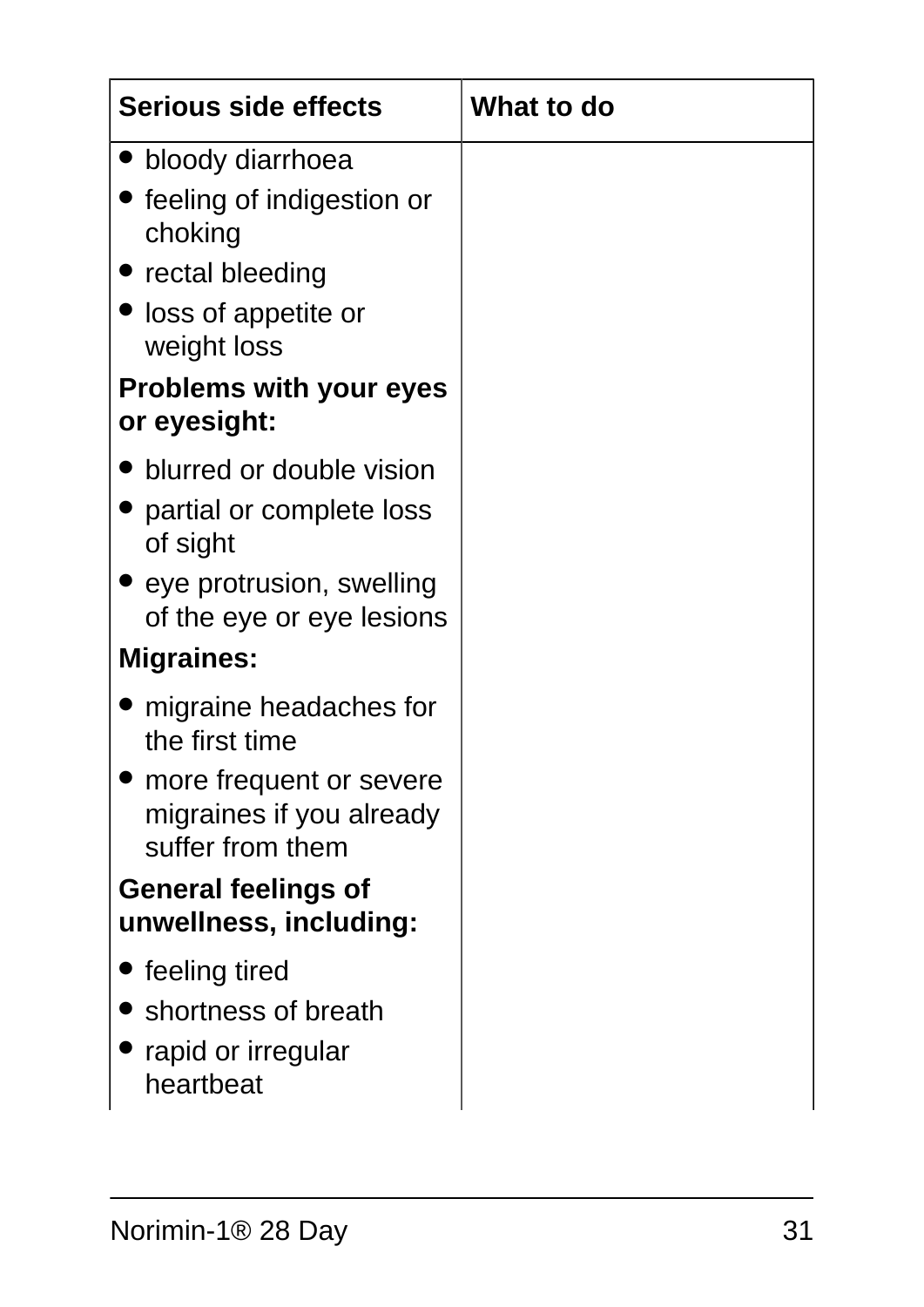| <b>Serious side effects</b>                                                                                                                                                                                                                                                                                                                                                                                                                                                                                                     | <b>What to do</b> |
|---------------------------------------------------------------------------------------------------------------------------------------------------------------------------------------------------------------------------------------------------------------------------------------------------------------------------------------------------------------------------------------------------------------------------------------------------------------------------------------------------------------------------------|-------------------|
| dizziness or fainting,<br>sometimes with loss of<br>balance                                                                                                                                                                                                                                                                                                                                                                                                                                                                     |                   |
| Sweating, nausea or<br>vomiting                                                                                                                                                                                                                                                                                                                                                                                                                                                                                                 |                   |
| an unusual cough                                                                                                                                                                                                                                                                                                                                                                                                                                                                                                                |                   |
| <b>Changes to your body:</b>                                                                                                                                                                                                                                                                                                                                                                                                                                                                                                    |                   |
| confusion, trouble<br>speaking or<br>understanding<br>breast lumps<br>jaundice or a yellowing<br>of the skin or eyes,<br>often with fever, fatigue,<br>loss of appetite, dark<br>coloured urine, nausea<br>and vomiting. Taking<br>oral contraceptives may<br>be associated with liver<br>disease including liver<br>cancer<br>rise in blood pressure.<br>You may experience<br>headache, blurred<br>vision or palpitations.<br>Sometimes your blood<br>pressure may rise<br>without you experiencing<br>any of these symptoms. |                   |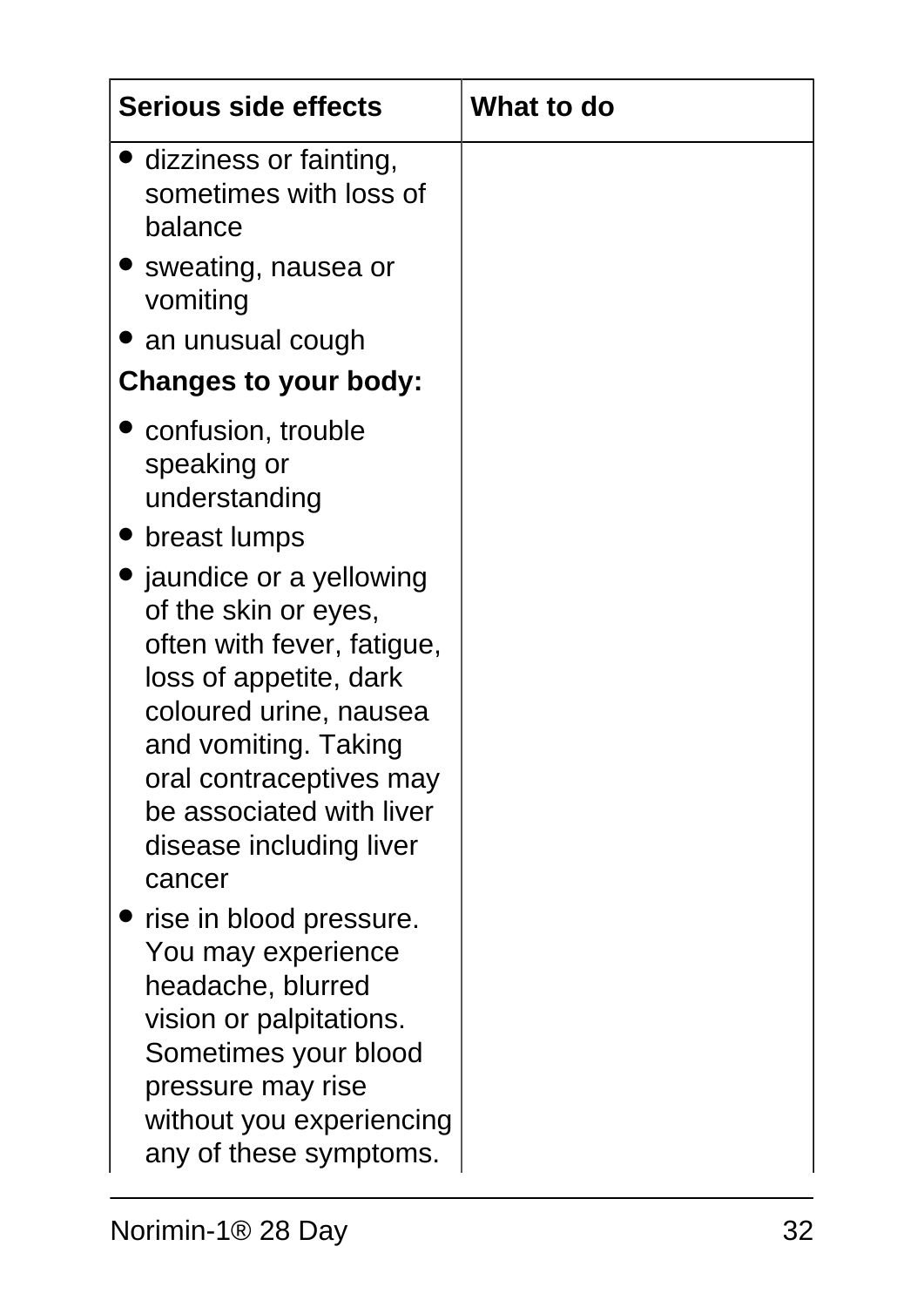| Serious side effects                                                                                                           | What to do |
|--------------------------------------------------------------------------------------------------------------------------------|------------|
| It is important to keep<br>your routine doctor's<br>appointments so that<br>your blood pressure can<br>be checked.             |            |
| swelling of the face, lips,<br>tongue or other parts<br>of the body, shortness<br>of breath, wheezing or<br>trouble breathing. |            |

**Tell your doctor or pharmacist if you notice anything else that may be making you feel unwell.**

Other side effects not listed here may occur in some people.

# **Reporting side effects**

After you have received medical advice for any side effects you experience, you can report side effects to the Therapeutic Goods Administration online at [www.tga.gov.au/reporting-problems.](http://www.tga.gov.au/reporting-problems) By reporting side effects, you can help provide more information on the safety of this medicine.

<span id="page-32-0"></span>**Always make sure you speak to your doctor or pharmacist before you decide to stop taking any of your medicines.**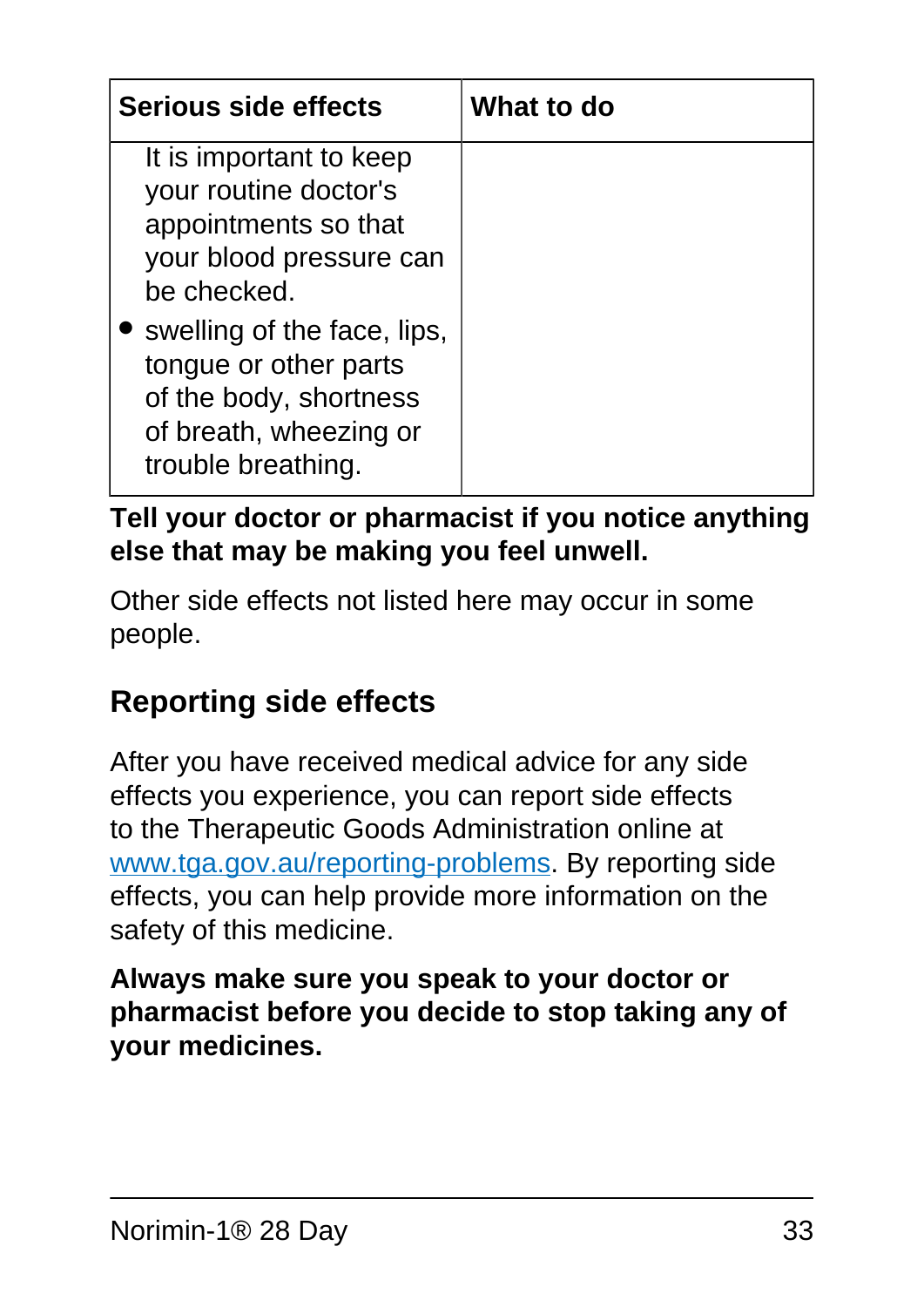# **7. Product details**

This medicine is only available with a doctor's prescription.

### **What Norimin-1 28 Day contains**

| <b>Active ingredient</b><br>(main ingredient)      | Each white active tablet<br>contains:<br>norethisterone 1<br>milligram (mg)<br>ethinylestradiol 35<br>micrograms (mcg)<br>The orange tablets do not<br>contain active ingredients.                                              |
|----------------------------------------------------|---------------------------------------------------------------------------------------------------------------------------------------------------------------------------------------------------------------------------------|
| <b>Other ingredients</b><br>(inactive ingredients) | The white active tablets<br>also contain:<br>magnesium stearate<br>povidone<br>maize starch<br>lactose monohydrate<br>The orange inactive<br>tablets contain:<br>magnesium stearate<br>microcrystalline<br>cellulose<br>lactose |